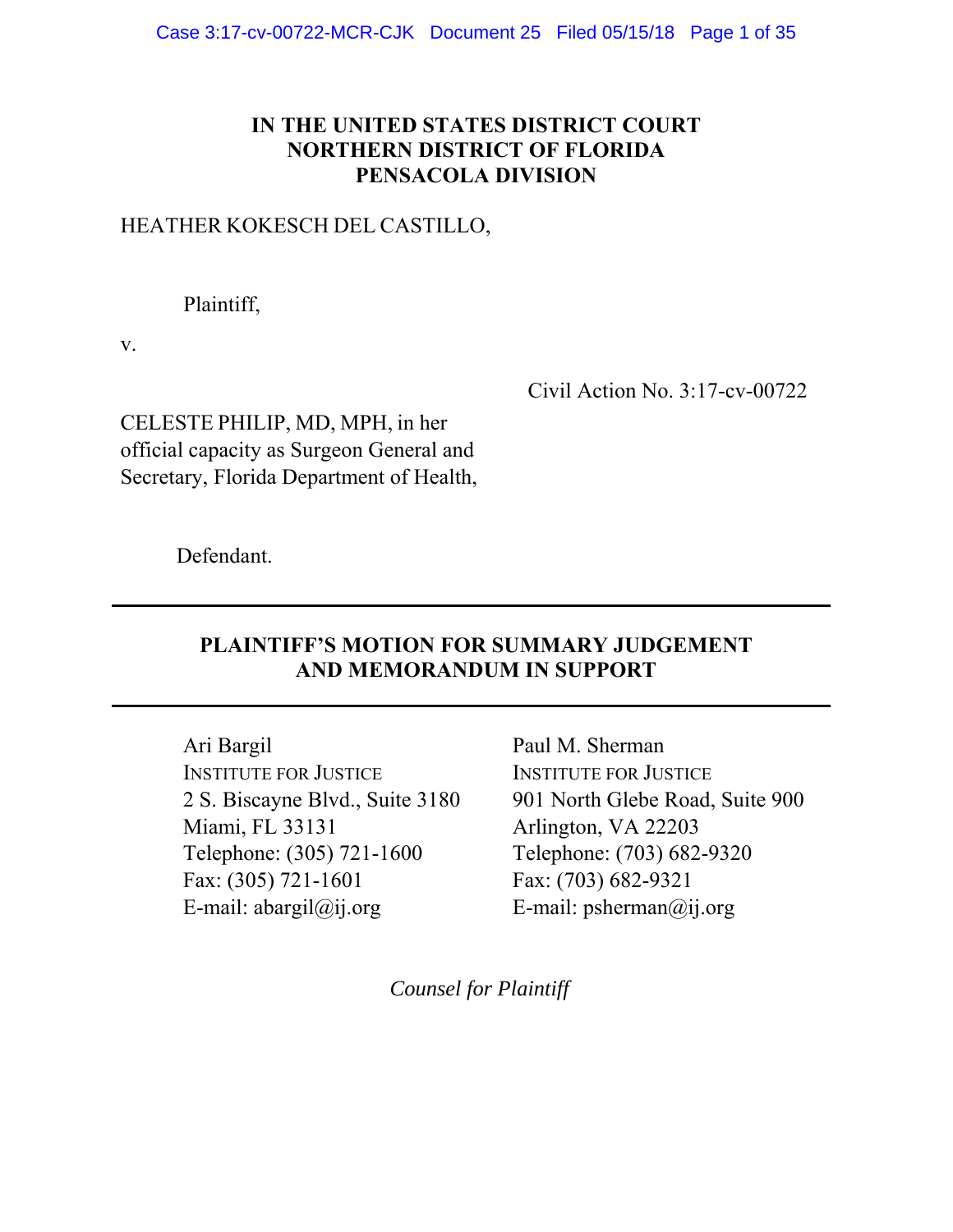# **TABLE OF CONTENTS**

| A.        |                                                                                                                                                                                                                                                         |  |  |
|-----------|---------------------------------------------------------------------------------------------------------------------------------------------------------------------------------------------------------------------------------------------------------|--|--|
| <b>B.</b> | The Florida Dietetics and Nutrition Practices Act Makes It<br>Illegal to Communicate Individualized Dietary Advice in<br>Exchange for Compensation, Even Though That Same<br>Information Is Widely Available in Books, on Television,<br>$\overline{5}$ |  |  |
|           | Under the Act, it is illegal to provide basic dietary advice to<br>1.<br>another person, in exchange for compensation, without a                                                                                                                        |  |  |
|           | The State of Florida has enforced the Act against Heather<br>2.                                                                                                                                                                                         |  |  |
| $C$ .     | The State of Florida Possesses No Evidence That the Act Makes<br>Floridians Any More Safe or Healthy and Relies Solely on                                                                                                                               |  |  |
|           |                                                                                                                                                                                                                                                         |  |  |
|           |                                                                                                                                                                                                                                                         |  |  |
|           |                                                                                                                                                                                                                                                         |  |  |
| Ι.        | Heather Del Castillo's Advice About Diet Is Speech, Not Conduct 14                                                                                                                                                                                      |  |  |
| II.       | Ms. Del Castillo's Advice About Diet Is Fully Protected Speech19                                                                                                                                                                                        |  |  |
| Ш.        | Florida's Dietetics Practice Act Cannot Survive                                                                                                                                                                                                         |  |  |
|           |                                                                                                                                                                                                                                                         |  |  |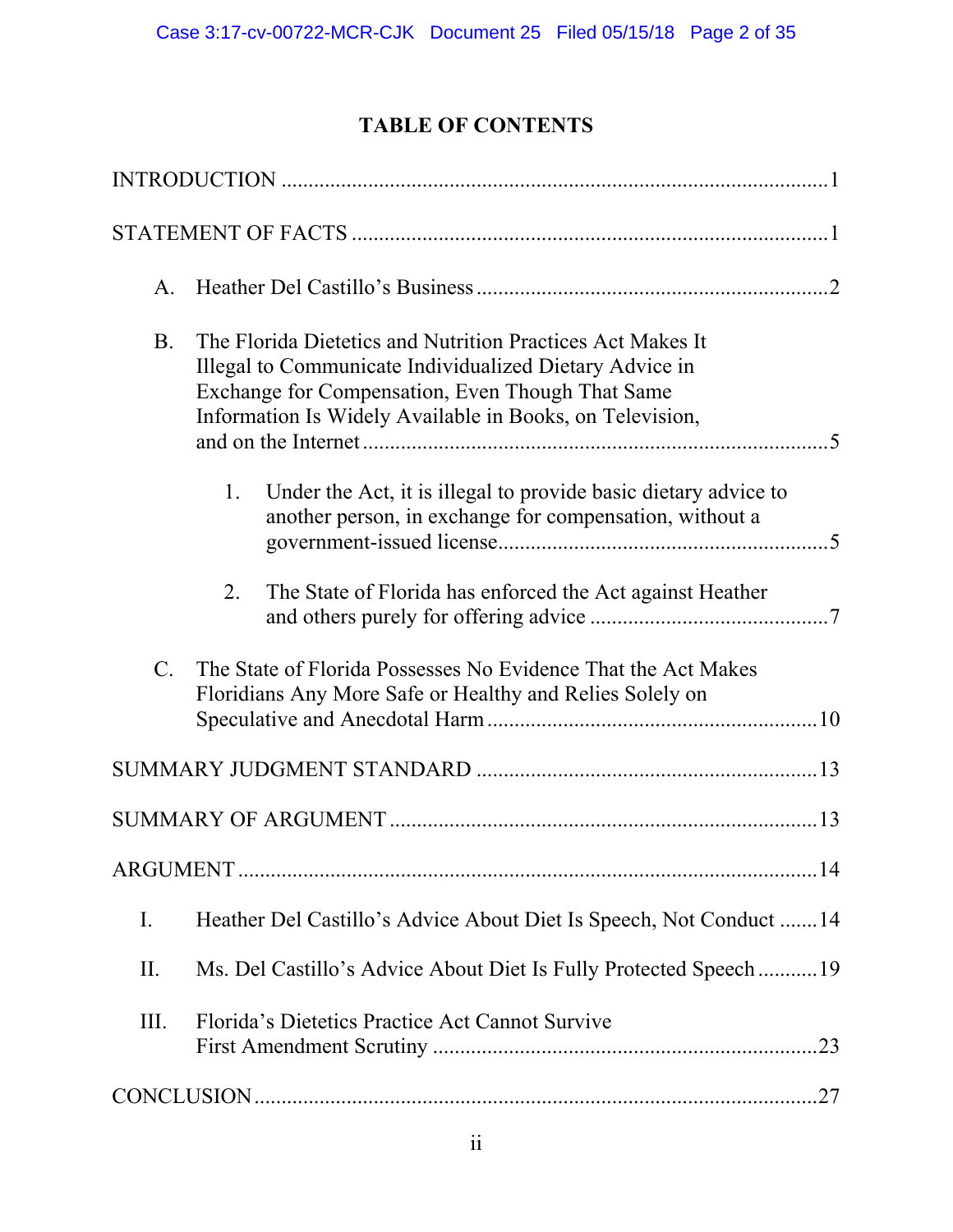# **TABLE OF AUTHORITIES**

| <b>Case</b>                                           | Page(s) |
|-------------------------------------------------------|---------|
| Bd. of Med. Quality Assurance v. Andrews,             |         |
| <i>Brown v. Entm't Merchs. Ass'n,</i>                 |         |
| Celotex Corp. v. Catrett,                             |         |
| Church of Lukumi Babalu Aye, Inc. v. City of Hialeah, |         |
| Citizens United v. FEC,                               |         |
| City of Cincinnati v. Discovery Network, Inc.,        |         |
| City of Ladue v. Gilleo,                              |         |
| Holder v. Humanitarian Law Project,                   |         |
| Locke v. Shore,                                       |         |
| Lowe v. SEC,                                          |         |
| McCullen v. Coakley,                                  |         |
| Nat'l Fed'n of the Blind v. FTC,                      | 25      |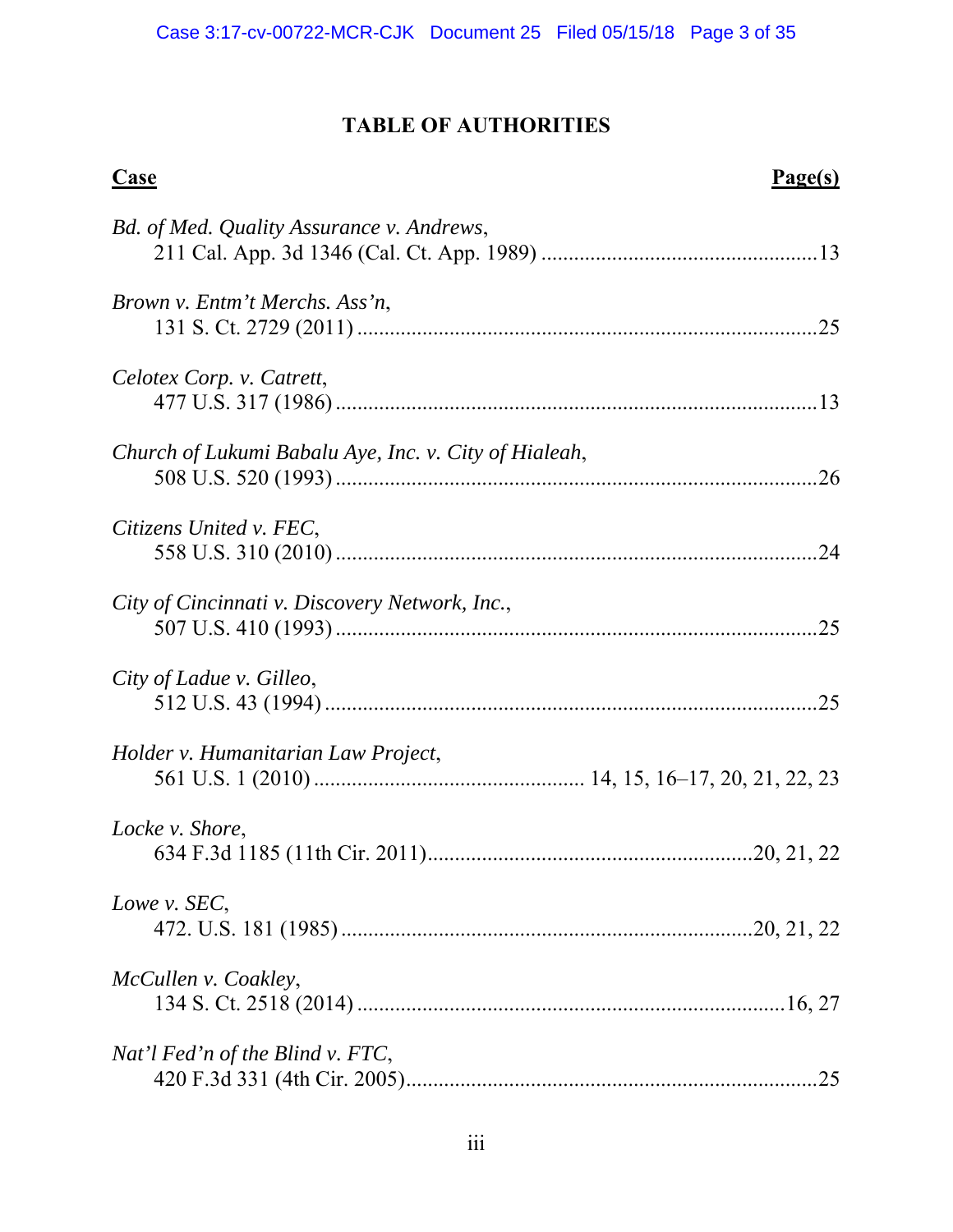| Pickup v. Brown,                      |
|---------------------------------------|
| Reed v. Town of Gilbert,              |
| United States v. Alvarez,             |
| United States v. O'Brien,             |
| United States v. Stevens,             |
| Wollschlaeger v. Governor of Florida, |
| <b>Codes and Statutes</b>             |
|                                       |
|                                       |
|                                       |
|                                       |
|                                       |
|                                       |
|                                       |
|                                       |
|                                       |
|                                       |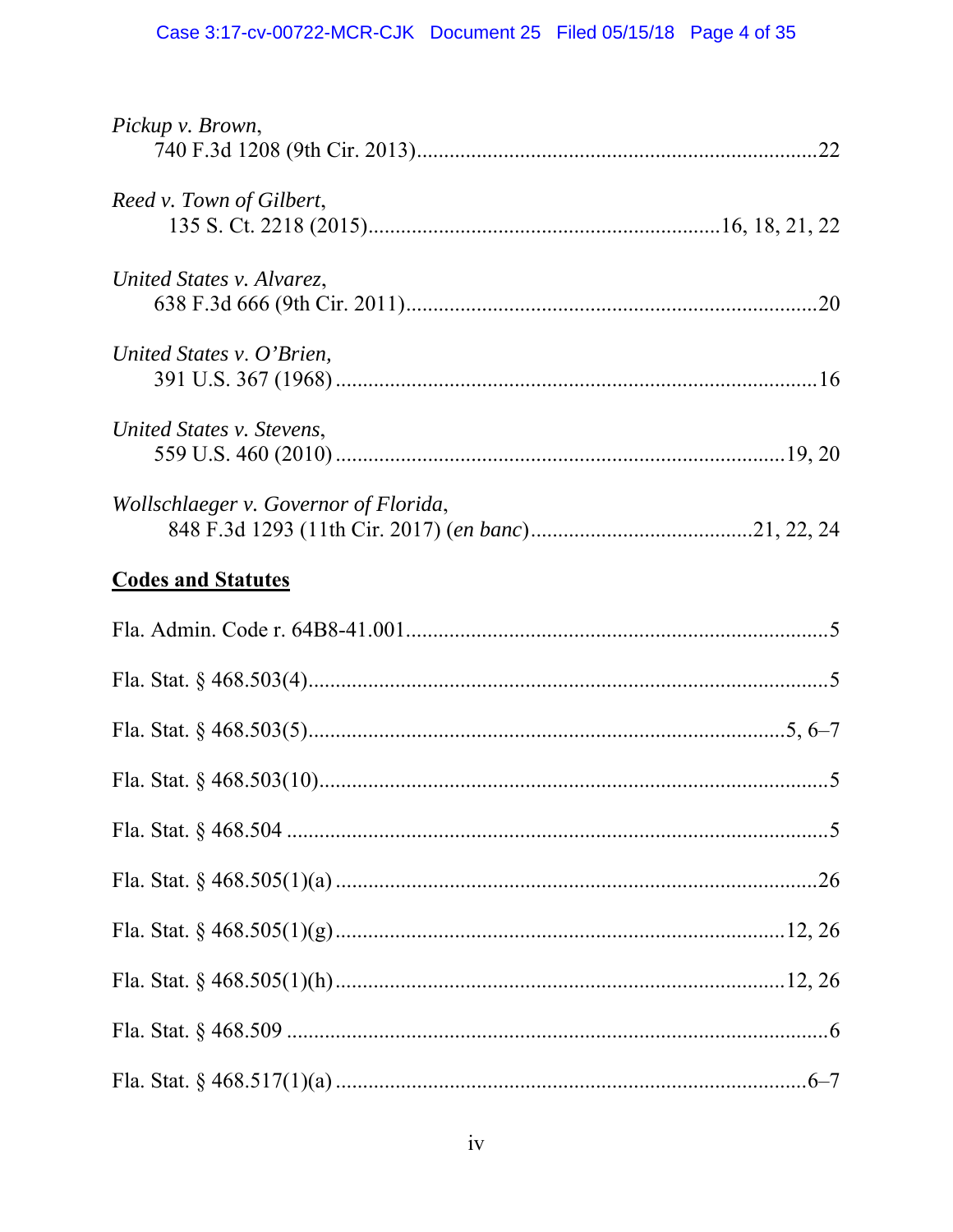| <b>Rules</b>                                              |  |
|-----------------------------------------------------------|--|
|                                                           |  |
| <b>Other Authorities</b>                                  |  |
| Benjamin Franklin, The Autobiography of Benjamin Franklin |  |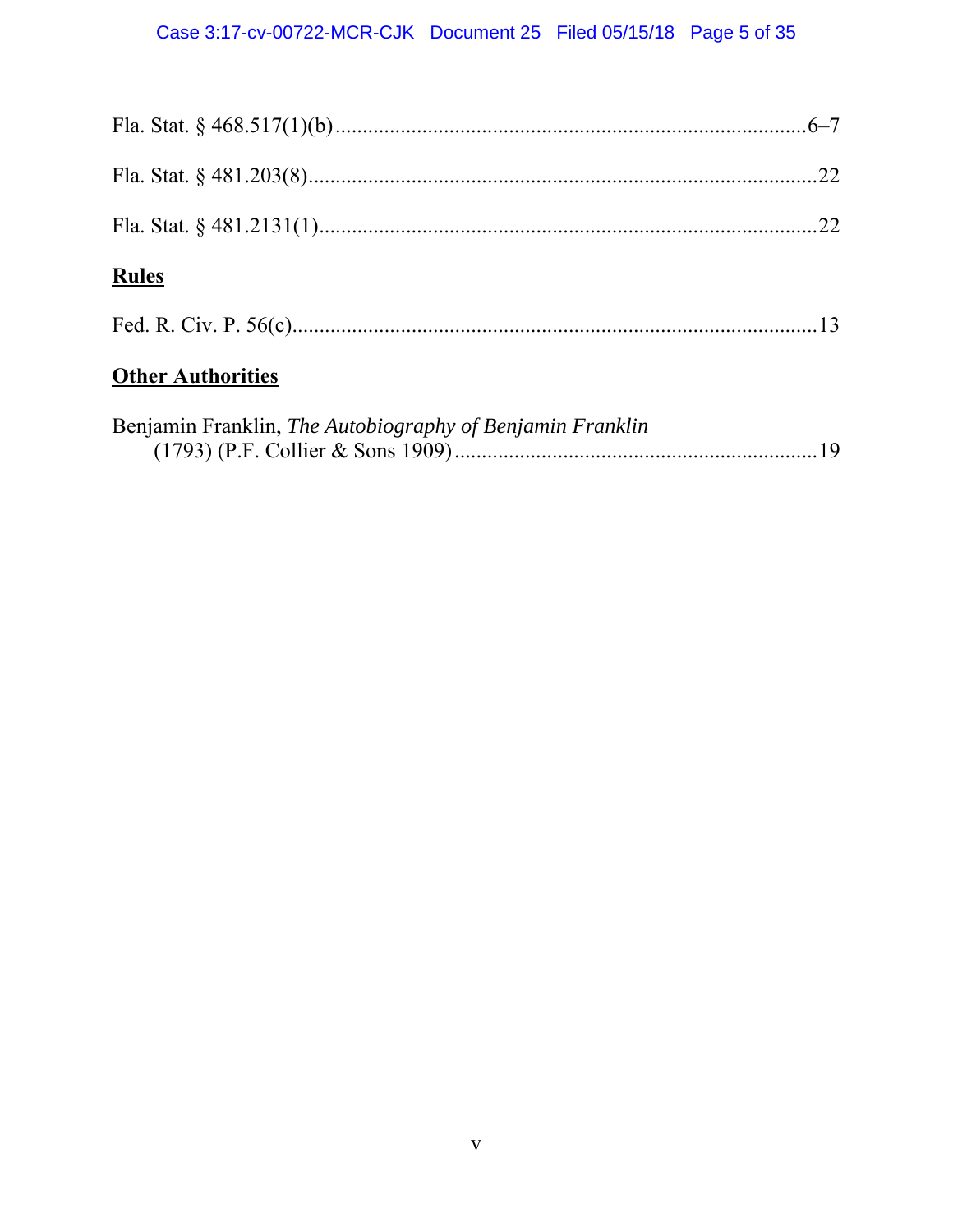#### **INTRODUCTION**

Plaintiff Heather Del Castillo is a privately certified health coach who wants to share dietary advice with willing listeners. If her advice were published in a book or on a blog, there is no question that it would be fully protected by the First Amendment. But because Heather instead renders her advice directly to customers, Defendant Florida Department of Public Health cited and fined her for the unlicensed practice of dietetics/nutrition.

Florida's regulation of Heather's speech about diet violates the First Amendment. Under the U.S. Supreme Court's decisions in *Holder v. Humanitarian Law Project* and *Reed v. Town of Gilbert*, licensing speech on particular topics is a content-based regulation of speech subject to strict scrutiny. On the undisputed record, the Department cannot come close to carrying its First Amendment burden of establishing a compelling interest in preventing adults from sharing advice about diet. Nor can the Department establish that Florida's burdensome licensure regime is narrowly tailored to whatever interests the Board asserts. Thus, this Court should enter judgment in Plaintiff's favor.

## **STATEMENT OF FACTS**

Plaintiff Heather Del Castillo is a Florida resident who previously operated a health-coaching business, Constitution Nutrition, in the state of Florida. *See*  Declaration of Plaintiff Heather Kokesch Del Castillo ("Del Castillo Decl.") ¶ 2.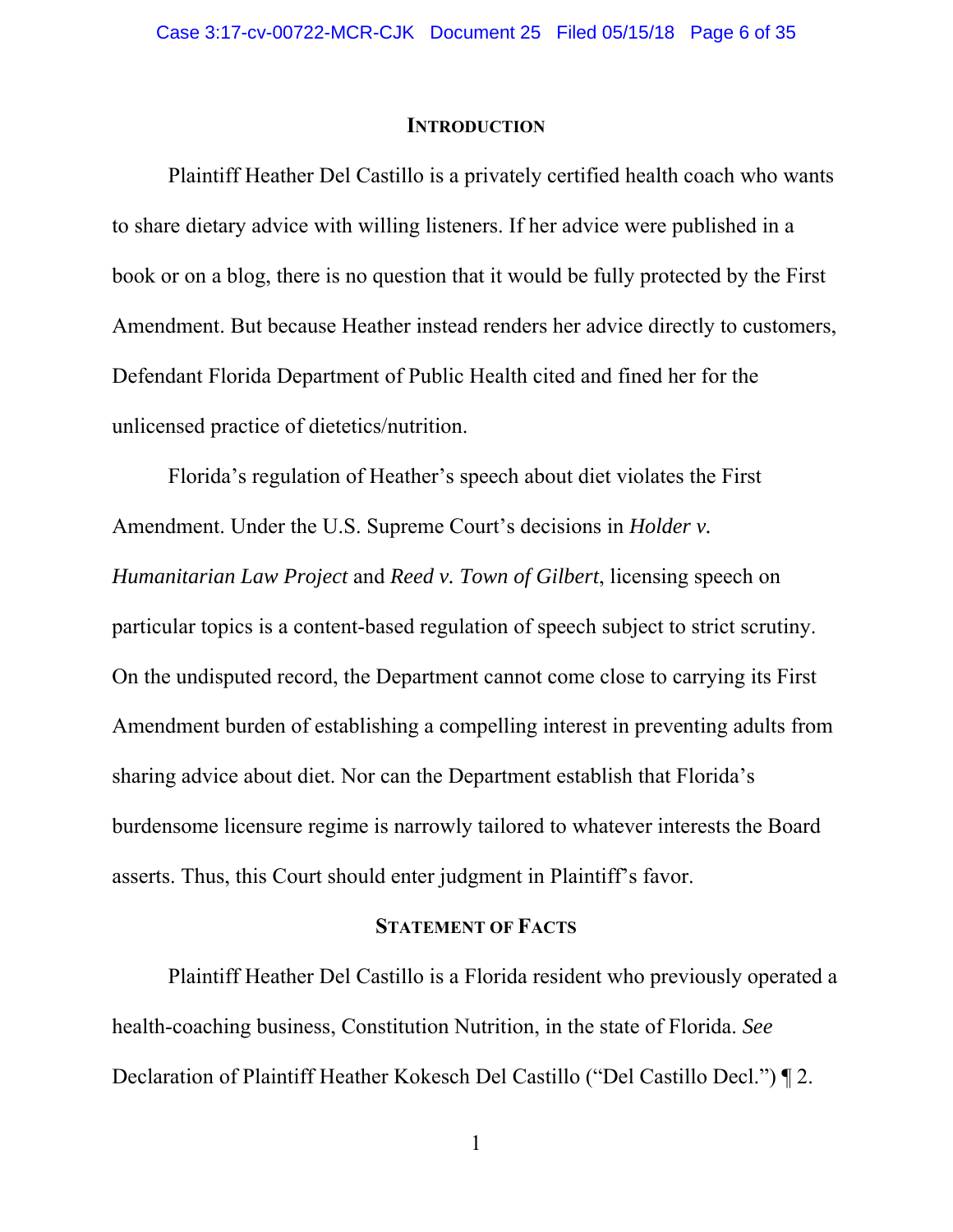She was forced to shut down the business because it is illegal in Florida for Heather to engage in Constitution Nutrition's core practice—providing individualized dietary advice in exchange for compensation—without a license.

The evidence in this case consists of written discovery, as well as the depositions of the plaintiff; the Defendant's 30(b)(6) designee, Sidronio Casas; and the Defendant's expert, Dr. Gail Kauwell. As discussed below, the evidence and testimony here establishes that the dietary advice provided by Heather is within the realm of mainstream dietary advice widely available in books, on television, and on the Internet. The testimony also confirms that there is no evidence that the state's censorship of such dietary advice advances or otherwise promotes health or safety.

#### $\mathbf{A}$ . **Heather Del Castillo's Business.**

The idea for Constitution Nutrition began around 2013, when Heather left an unfulfilling job in college administration to pursue a career in human health and wellness. Del Castillo Decl. ¶¶ 3–5. To that end, she earned a certification to be a holistic health coach from the Institute for Integrative Nutrition, an online school that educates health coaches on how to help others make positive changes to their diet and lifestyle. *Id*. ¶¶ 6–8. Heather never described or represented herself as a "dietician" or "nutritionist." *Id*. ¶ 8. In fact, if anyone ever made the mistake of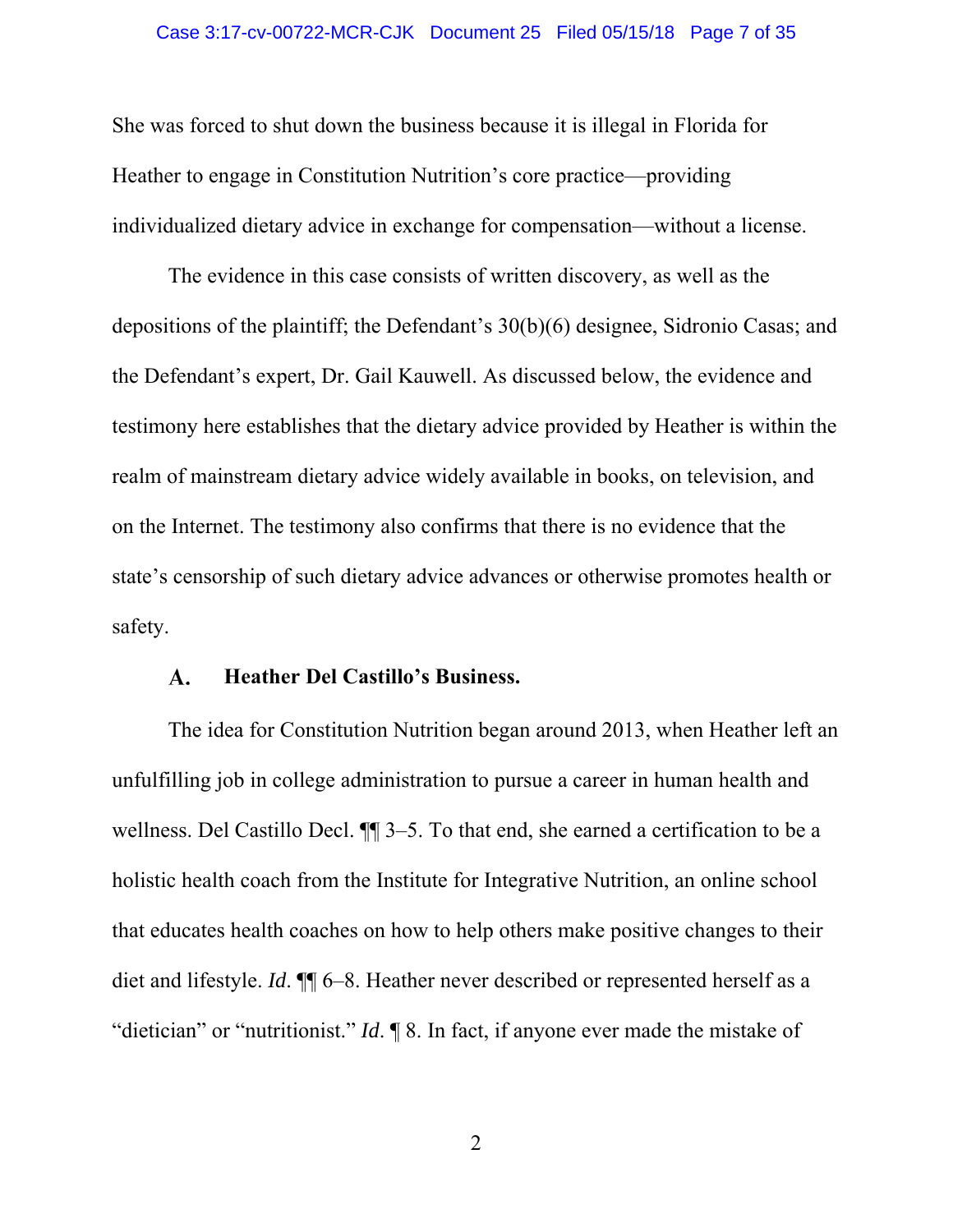#### Case 3:17-cv-00722-MCR-CJK Document 25 Filed 05/15/18 Page 8 of 35

describing her as a dietician or nutritionist, she would immediately correct them. Del Castillo Decl. *Id*.

Then living in California, Heather opened Constitution Nutrition, a holistic health-coaching business. Del Castillo Decl. ¶¶ 2, 9. Typically, Heather conducted in-person meetings with those who sought her coaching services. *Id*. ¶ 9. Other times, however, Heather would "meet" with her customers through online media like Skype or Google Hangouts. *Id*. ¶ 11. This technology enabled Heather to reach and engage with clients from across the country. *Id*. Heather had a long list of happy customers, and her business received uniformly positive reviews on sites like Yelp. *Id*.

Heather's featured service—and the one ultimately leading to this litigation—was a six-month program in which she advised individual clients on what to eat (and not eat) and provided recommendations to help them improve their overall health and wellness. Del Castillo Decl. ¶ 9. For example, Heather would typically help clients adopt and incorporate healthy habits related to diet and exercise. *Id*. The cost for this service was \$1,170 and included twelve 50-minute coaching sessions over the course of six months, email support, recipes, a monthly newsletter, and handouts on nutrition, fitness, and overall wellness. *Id*. It is undisputed that neither Heather's six-month program nor any of her other services involved any diagnostic testing or physical examination. *Id*. ¶ 10; Declaration of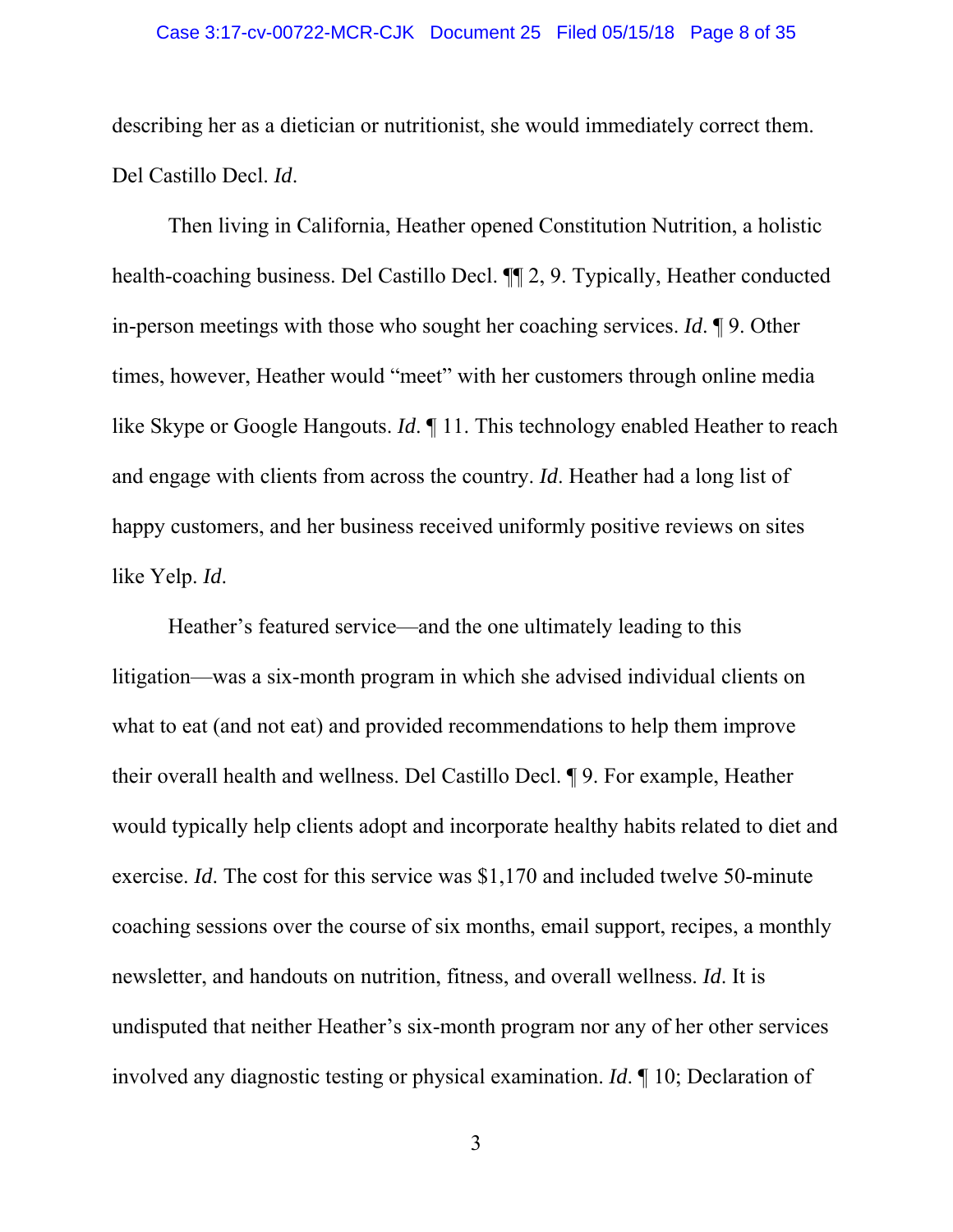Paul Sherman in Supp. of Pl.'s Mot. Summ. J. ("Sherman Decl.") Ex. 1 (Casas Dep. 25:15–26:3). Rather, Heather's services consisted entirely of written or spoken advice. *Id*. ¶¶ 10, 12; *see also* Casas Dep. 22:6–14 (testifying that the "sole basis for th[e] complaint is that Ms. Del Castillo was not licensed to provide dietary advice," and "not that anyone was harmed by her advice."); *id*. 26:23 (testifying that Heather's crime was that "[s]he offered nutritional counseling.").

 Heather planned to continue operating Constitution Nutrition in California, where her business was perfectly legal. Del Castillo Decl. ¶¶ 12–14. But Heather had to temporarily cease operations when her husband, an airman in the U.S. Air Force, was relocated to Hulburt Field Air Force Base in Ft. Walton Beach, Florida. *Id*. If 12. Once they relocated and got settled, Heather resumed her operation of Constitution Nutrition and began offering services. *Id*. ¶ 13. To help generate business in her new location, Heather took out some small advertisements in local publications. *Id*.  $\P$  13–14. In one such advertisement, Heather offered to "review[] your health history, set goals . . . and achieve them through a customized holistic program that can include diet, exercise, motivation, and detoxing your home." *Id*. ¶ 14. Unbeknownst to Heather, the services offered in that advertisement—the very same services she provided in California—are illegal in Florida without a license. *Id*.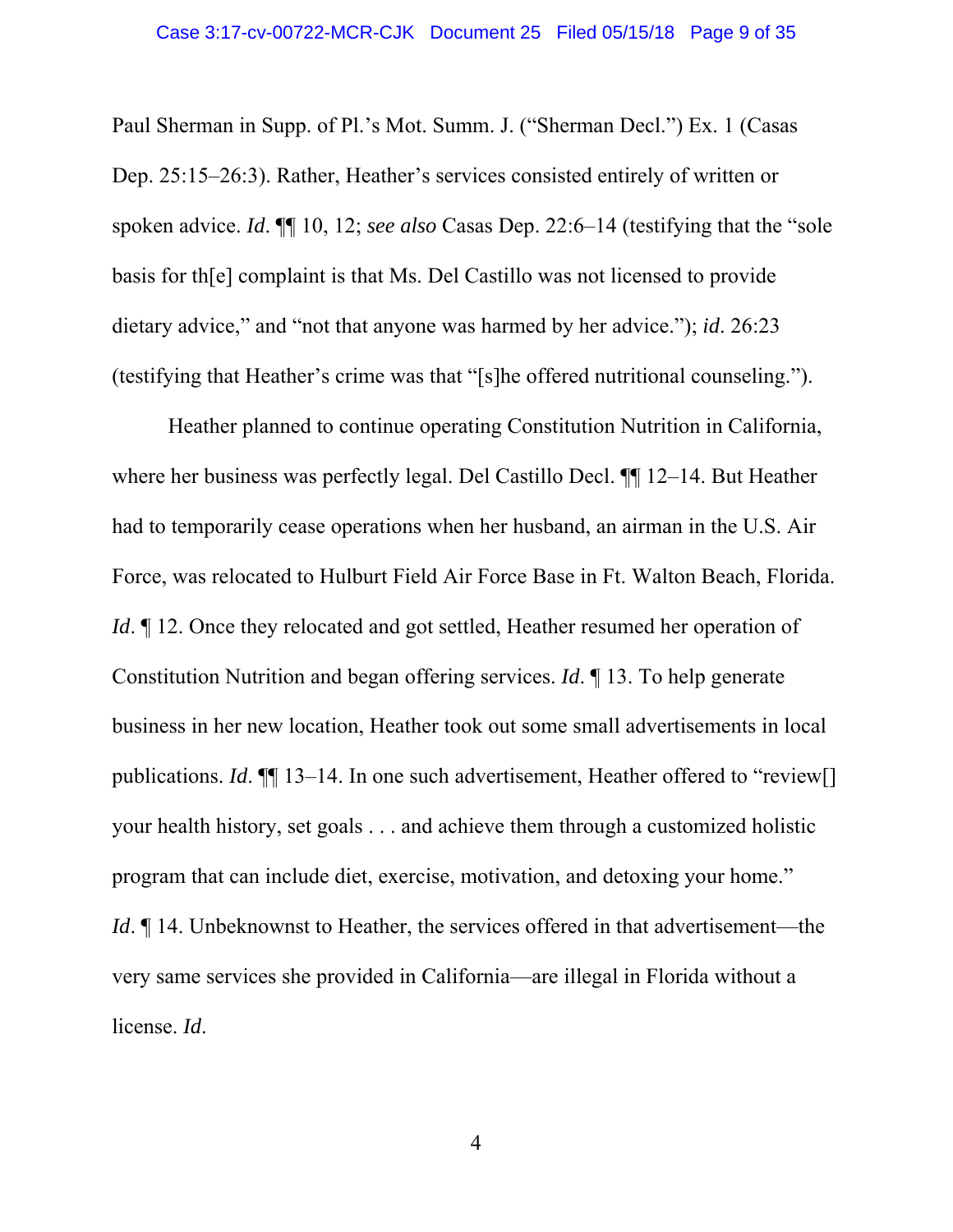### **B. The Florida Dietetics and Nutrition Practices Act Makes It Illegal to Communicate Individualized Dietary Advice in Exchange for Compensation, Even Though That Same Information Is Widely Available in Books, on Television, and on the Internet.**

Florida law forbids unlicensed individuals, like Heather, from speaking about nutrition with other willing adults in exchange for compensation. And the state—often at the behest of licensed nutritionists and dieticians—actively investigates and enforces against those who are alleged to have violated the Act.

#### 1. **Under the Act, it is illegal to provide basic dietary advice to another person, in exchange for compensation, without a government-issued license.**

The practice of "dietetics" in Florida is subject to regulation by the Florida Department of Health ("the Department"). Under the state's Dietetics and Nutrition Practices Act ("the Act") the state defines "dietetics" as "the integration and application of the principles derived from the sciences of nutrition, biochemistry, food, physiology, and management and from the behavioral and social sciences to achieve and maintain a person's health throughout the person's life." Fla. Stat. § 468.503(4). And it is illegal under the Act to "engage for remuneration in dietetics and nutrition practice or nutrition counseling" without a license. *Id*. § 468.504. Specifically, "dietetics" includes "recommending appropriate dietary regimens, nutrition support, and nutrient intake," *id*. § 468.503(5), while "nutrition counseling" refers, in relevant part, to "advising and assisting individuals or groups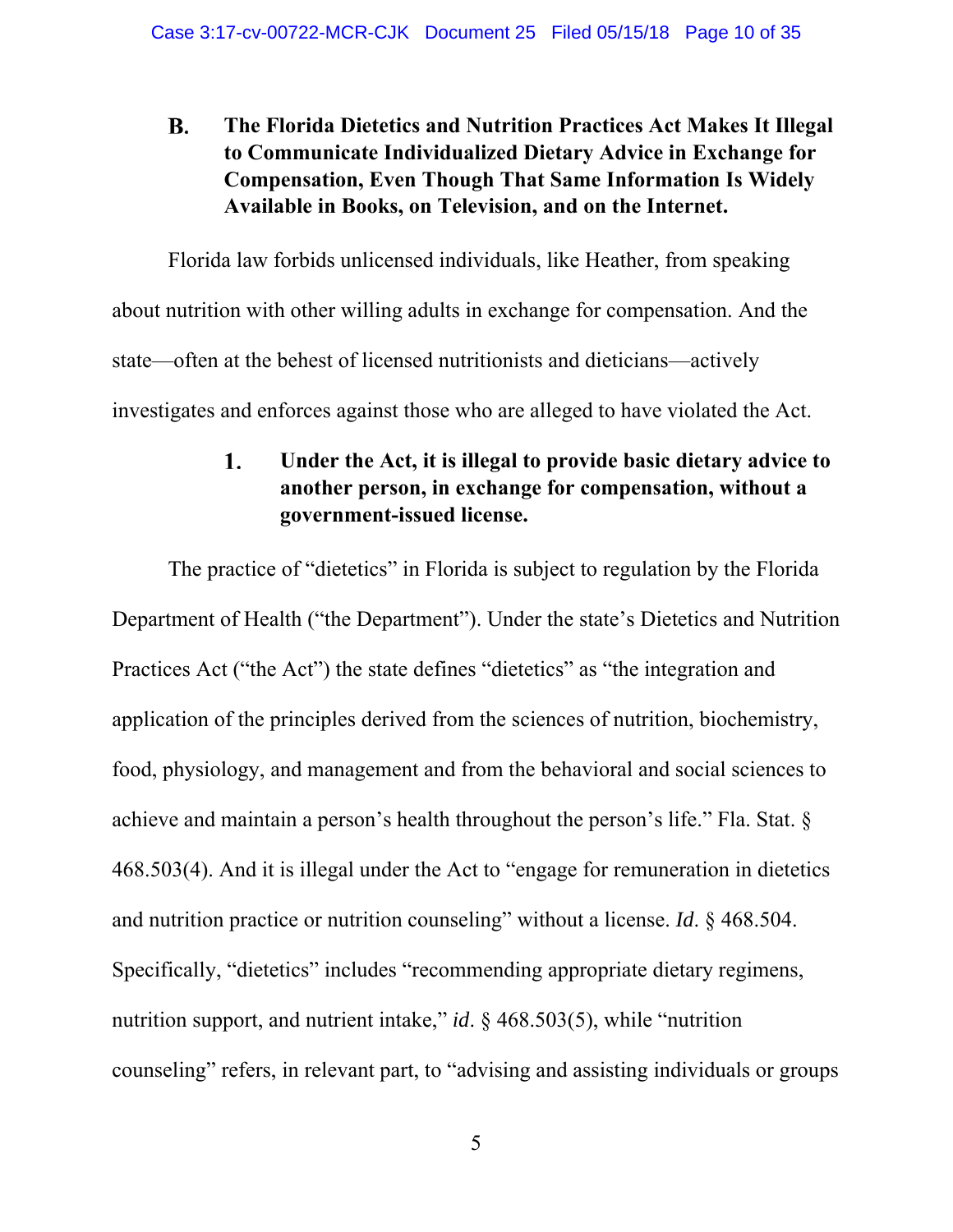on appropriate nutrition intake by integrating information from [a] nutrition assessment." *Id*. § 468.503(10).

To obtain a license authorizing an individual to provide any of these services, a person must: (1) Earn a bachelor's degree or postbaccalaureate degree with a major course of study in human nutrition, food and nutrition, dietetics, or food management; (2) complete 900 hours of supervised practice; (3) pass a licensure examination that costs \$200; and (4) pay fees of \$165. Fla. Stat. § 468.509; Fla. Admin. Code r. 64B8-41.001.<sup>1</sup> Heather is a college graduate with a post-graduate degree; but because her degrees are in unrelated fields, she cannot satisfy the Act's education requirements. Del Castillo Decl. ¶ 20. And because military spouses often relocate (often to other states), there is little incentive for Heather to start anew and undergo the burdens of obtaining a license in Florida. *Id*. ¶ 21.

While Heather lacks the formal education the state requires, she is not ignorant on matters of health and wellness. Heather is certified by the Institute of Integrative Nutrition as a health coach, and she stays abreast of the developments in her field. Del Castillo Decl. ¶ 8; Sherman Decl. Ex. 2 (Del Castillo Dep. 79:14– 80:15). But without a license, it remains illegal in Florida for her to dispense basic dietary advice to an individual in exchange for compensation. Fla. Stat.

<sup>&</sup>lt;sup>1</sup> The parties do not dispute that Heather has not satisfied these requirements.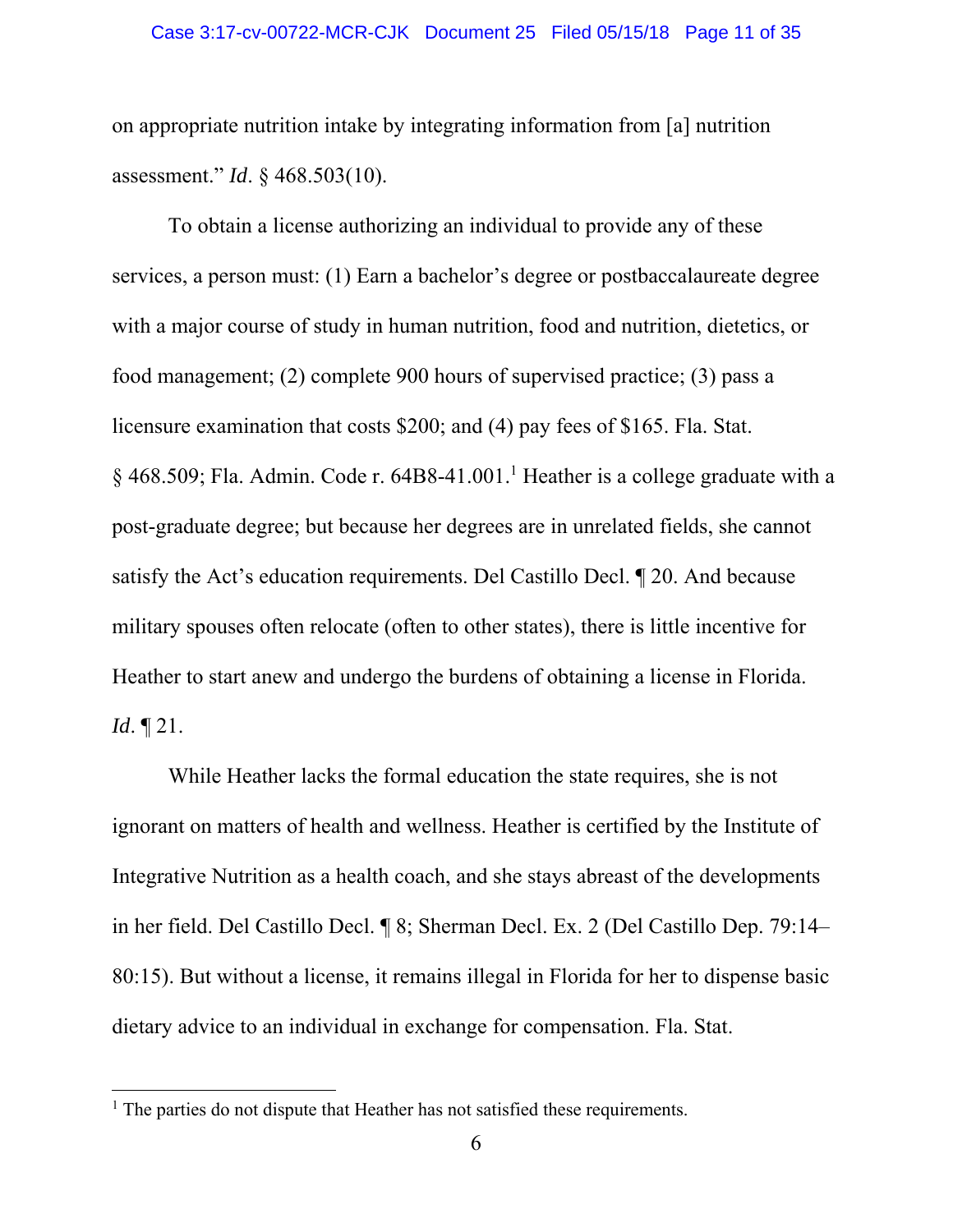$\S$ § 468.503(5), 468.517(1)(a)-(b). This is true even though Heather's advice is materially identical to advice easily found in books and on the Internet. Del Castillo Decl. at ¶ 10. For example, while it is illegal for Heather to receive compensation for coaching someone who is attempting the Whole30 Diet something she did previously—that same person can easily purchase books, read blogs, and listen to podcasts about the Whole30 Diet and attempt the diet herself.<sup>2</sup> The Act also exempts many licensed professionals, such as acupuncturists, who lack the specific training in diet otherwise required by the Department. *See* Fla. Stat. § 468.505. But the Department acknowledged that it does not have "any evidence that dietary advice offered by acupuncturists is safer than dietary advice offered by unlicensed people." Casas Dep. 43:3–45:7.

#### $\overline{2}$ . **The State of Florida has enforced the Act against Heather and others purely for offering advice.**

The State of Florida enforces the Act aggressively. As the Department's 30(b)(6) witness testified, the Department often receives complaints from licensed dieticians and nutritionists, alerting the Department of allegedly unlicensed practice.<sup>3</sup> Casas Dep. at 8:24–9:2. The state's agents pursue every complaint submitted to the Department. *Id*. 10:2–4. And when an investigator has reason to

 $2$  Similarly, Florida law permits Heather to trumpet the benefits of her personal experiences with the Whole30 Diet, but prohibits her from suggesting, for money, that a client should try it if she wants to enjoy similar results.

<sup>&</sup>lt;sup>3</sup> Investigators sometimes open investigations on their own. Casas Dep. 8:24–9:2.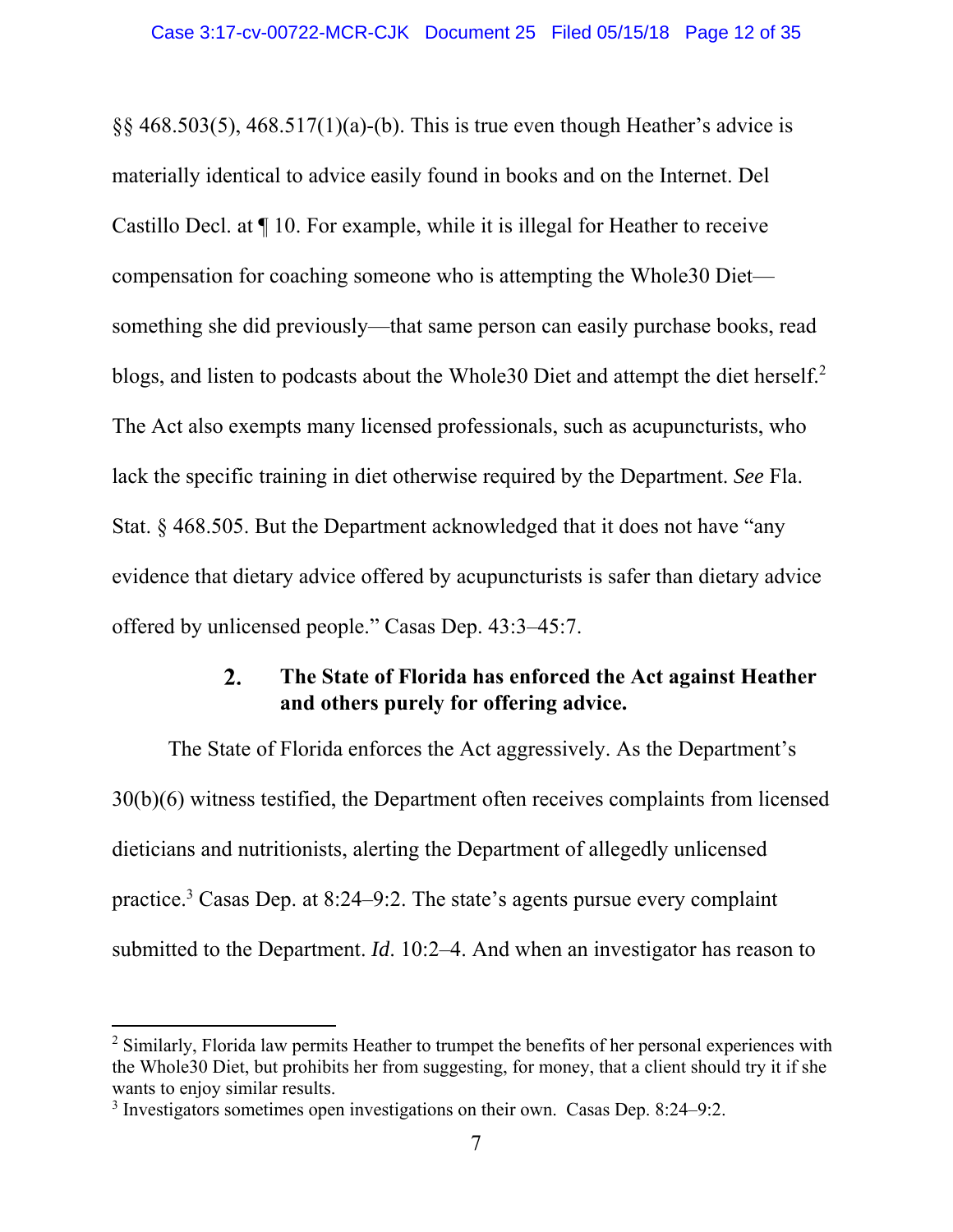#### Case 3:17-cv-00722-MCR-CJK Document 25 Filed 05/15/18 Page 13 of 35

suspect that an individual has violated the Act, it is standard practice for that investigative agent to assume a false identity and begin an undercover investigation of the complaint. *Id*. 34:17–22.

That is exactly what happened to Heather. A licensed dietician saw Heather's advertisement in Natural Awakenings, a locally circulated magazine, under the heading "Nutrition Counseling," and contacted the Department. Casas Dep. 21:8–13; Sherman Decl. Ex. 3 (Defs.' Resp. to Pl.'s Requests for Prod. 005– 11); Del Castillo Decl. ¶ 17. The informant then alerted the Department that Heather was allegedly "offering nutrition counseling services inclusive of a customized program to include diet and . . . in [sic] not a licensed dietician." Casas Dep. 22:23–24:21; Sherman Decl. Ex. 3 (Defs.' Resp. to Pl.'s Requests for Prod. 006). This complaint triggered an automatic investigation into Heather and her business, Constitution Nutrition. *See* Casas Dep. 10:2–4.

A sting operation ensued. On March 14, 2017, an investigator for the Department contacted Heather and, using the fake name "Pat Smith," asked about Heather's services. Casas Dep. 33:25–34:15; Sherman Decl. Ex. 3 (Defs.' Resp. to Pl.'s Requests for Prod. 002–03, 21–22); Del Castillo Decl. ¶¶ 15–17. Heather responded with a brief explanation of her services and asked Smith to provide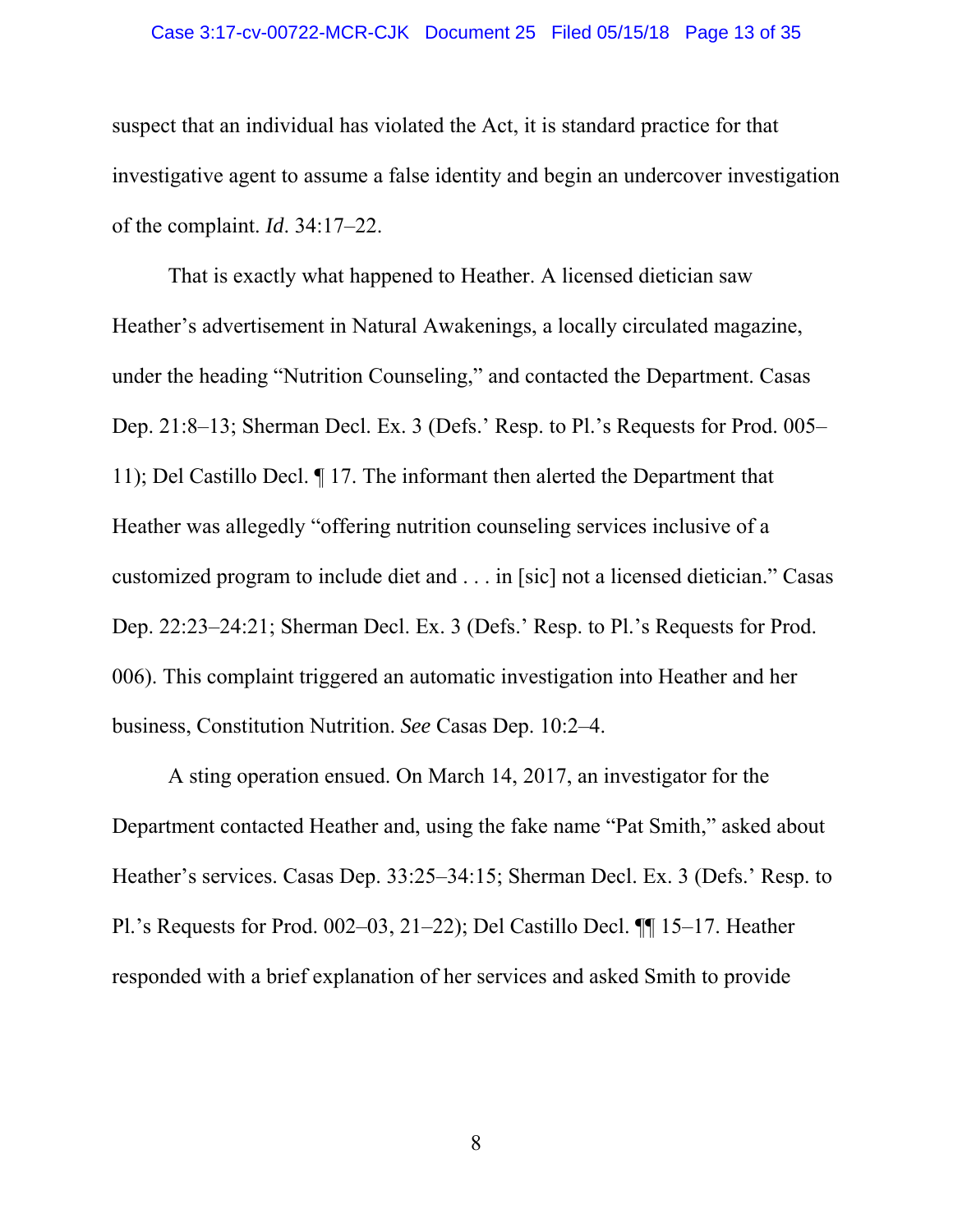some additional background information on a form that she provided.<sup>4</sup> Del Castillo Decl. ¶ 15; Sherman Decl. Ex. 3 (Defs.' Resp. to Pl.'s Requests for Prod. 21–25). Smith never responded. *Id*. Instead, based on that one email, Smith concluded that Heather had violated the Act. Del Castillo Decl. ¶¶ 16-18; Casas Dep. 40:16–41:9.

On May 2, 2017, Smith (whose real name is Ben Lanier) arrived at Heather's home. Del Castillo Decl. ¶¶ 16-17. He delivered a letter from the Department, which informed Heather that the Department had probable cause to believe she was illegally practicing as a dietician or nutritionist. Defs.' Resp. to Pl.'s Requests for Prod. 012–14; Del Castillo Decl. ¶ 16. The letter included an order to cease and desist and assessed Heather a total fine of \$754.09 (\$500 in fines, plus \$254.09 in investigatory fees). *Id*. This was the Department's standard practice. *See* Casas Dep. 14:18–20, 16:15–19. Feeling as though she had no other option, Heather paid the fines and costs and agreed to stop providing individualized dietary advice in exchange for compensation in Florida. Del Castillo Decl. ¶ 22.

<sup>&</sup>lt;sup>4</sup> The form Heather provided is a standardized health-history form that was created by the Institute for Integrative Nutrition. Not all of the information on the form is relevant to the services Heather offered, but Heather nonetheless used it because of its ease and comprehensiveness. Del Castillo Decl. ¶ 15; *see also* Del Castillo Dep. 51:24–52:21.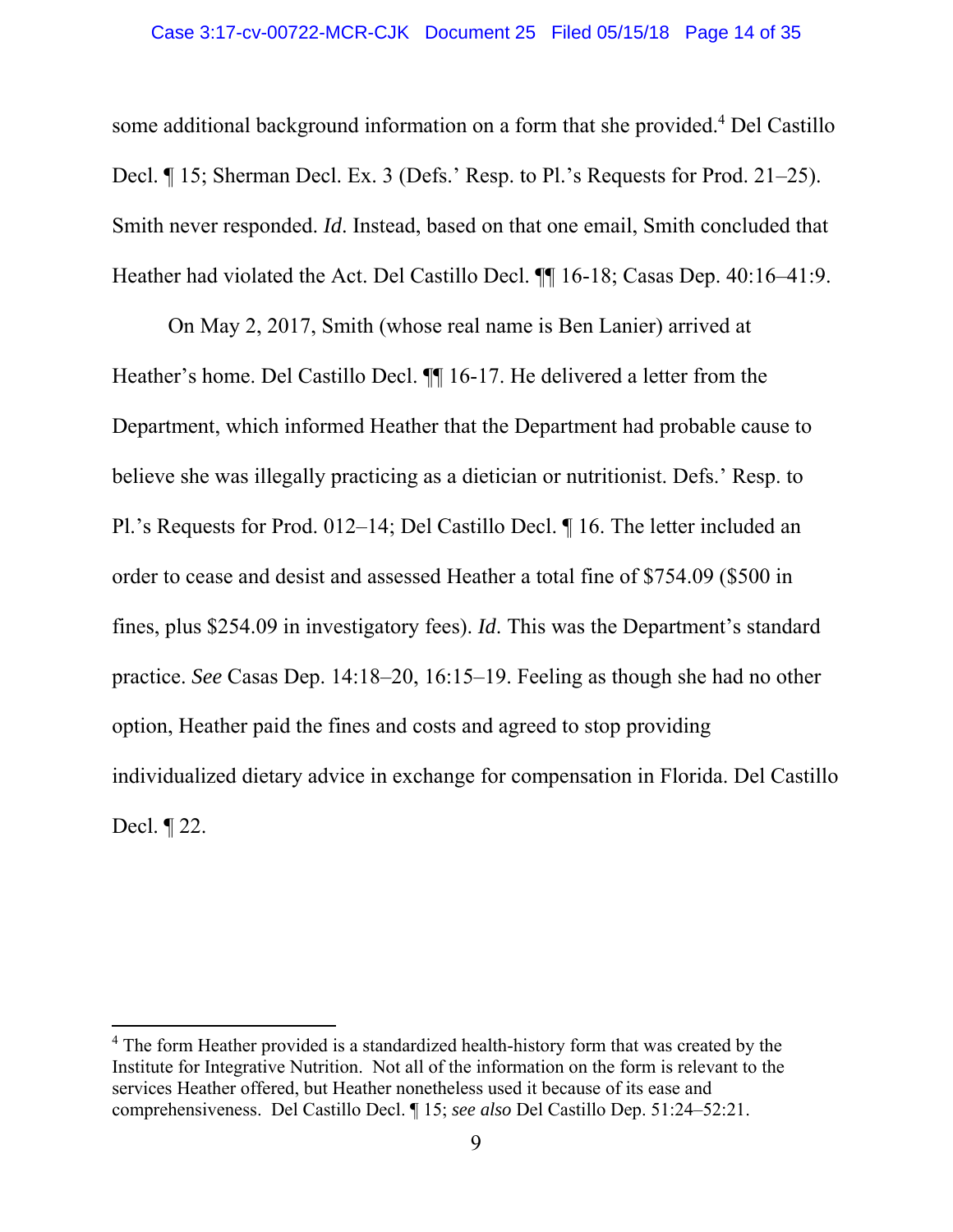#### C. **The State of Florida Possesses No Evidence That the Act Makes Floridians Any More Safe or Healthy and Relies Solely on Speculative and Anecdotal Harm.**

The State of Florida possesses no evidence whatsoever that the Act promotes or protects public health or safety. The State's own expert, Dr. Kauwell admitted that there is "no empirical evidence that [she] can point to" which indicates that licensure helps protect the public. Sherman Decl. Ex. 4 (Kauwell Dep. 60:8–15). Indeed, the only support Dr. Kauwell could muster for her belief that licensure "helps to protect the patients and clients," *id*. 60:5–7, is her own belief that this claim is true:

Q: You seem to be telling me that you think there are benefits to public safety from having licensure as opposed to not having licensure, and what I'm trying to figure out is, how do we know?

Dr. Kauwell: *How do you not know?*

*Id*. 60:11-15 (emphasis added).

Dr. Kauwell did acknowledge that there is no evidence to confirm her assumptions. *See* Kauwell Dep. 57:24–58:8 (testifying that she is unaware of any "studies that had compared health outcomes in Florida versus other states that might not license diet in the same way . . . or . . . any sort of pre/post studies."). The Department's 30(b)(6) representative was similarly unaware of any data tending to show the effectiveness of licensure. Casas Dep. 9:17–21; 10:18–22;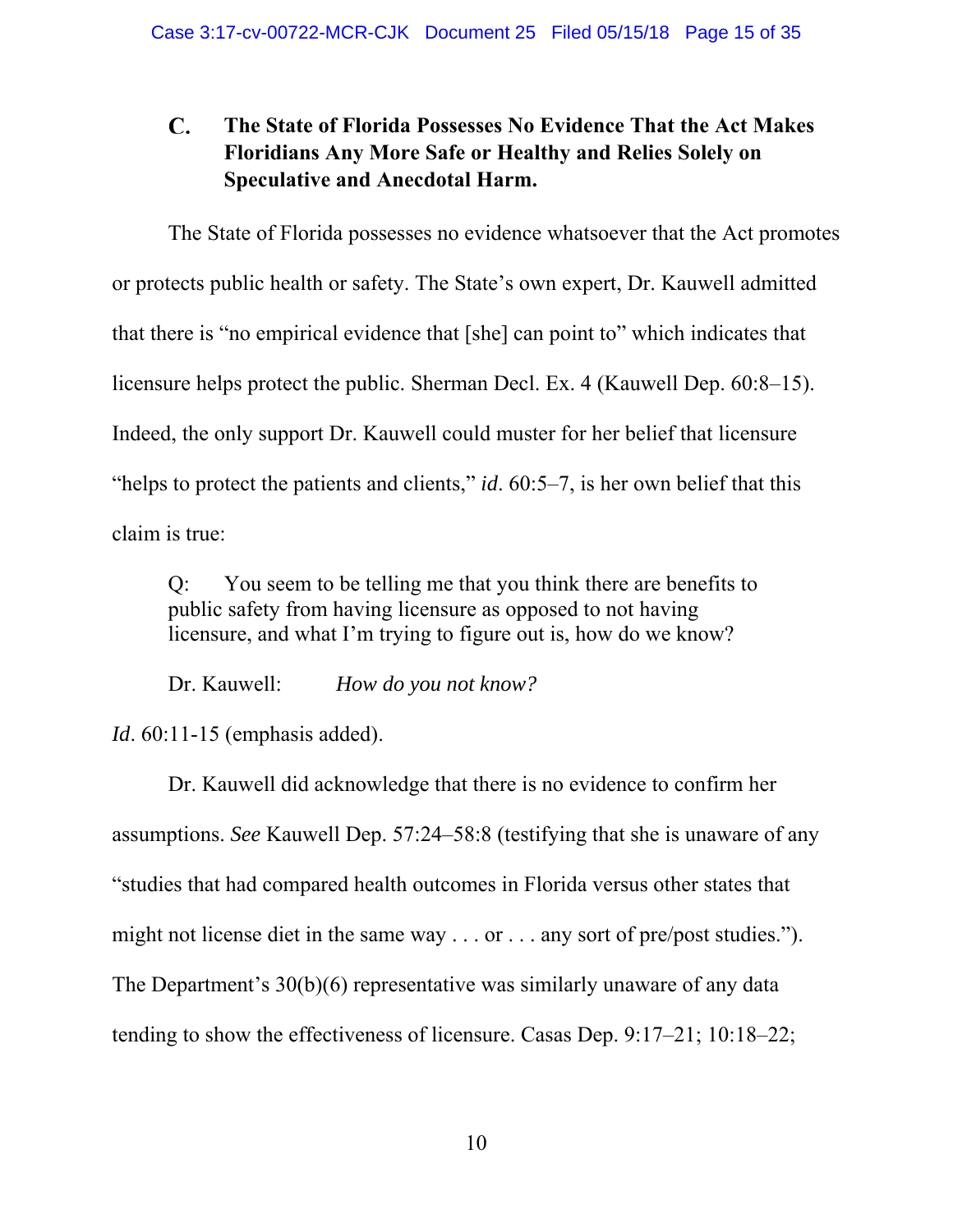12:3–14; 12:24–13:15; 40:1–4. Indeed, between the testimony of Mr. Casas and

Dr. Kauwell, it is unrebutted that:

- There is no evidence that, as a general matter, the Act makes Floridians safer. Kauwell Dep. 56:21–57:9, 57:24–58:8; Casas Dep. 9:17–21, 10:18–22, 12:3–14, 12:24–13:15, 40:1–4.
- There is no evidence that the passage of the Act resulted in a decrease in the amount of incidents or complaints of harm. Kauwell Dep. 56:22–57:9.
- There is no evidence that Floridians, because of licensure, are comparatively safer than residents of any of the states that do not require a license to dispense dietary advice. Kauwell Dep. 54:10–23, 57:10–13.
- There is no evidence that even a single complaint was ever "initiated. . . based on evidence that a member of the public was harmed by the unlicensed practice of dietetics." Casas Dep. 13:11–15.

Without evidence, the Department relies only on speculation and anecdote as its justification for the law. Specifically, Dr. Kauwell provided three hypothetical examples of "potential harm" that might be ameliorated by Florida's law. *See*  Sherman Decl. Ex. 5 (Expert Report of Gail P.A. Kauwell, PhD, RDN, LDN, RAND ("Kauwell Rep.")). The first was a hypothetical scenario in which a young woman might harm her pregnancy by going on a low-carbohydrate diet. Kauwell Rep. at 7. The second was a hypothetical situation in which an elderly woman, who is suffering from an undiagnosed kidney disease, might detrimentally affect her health by increasing her protein intake. *Id*. at 8-9. And the third involved a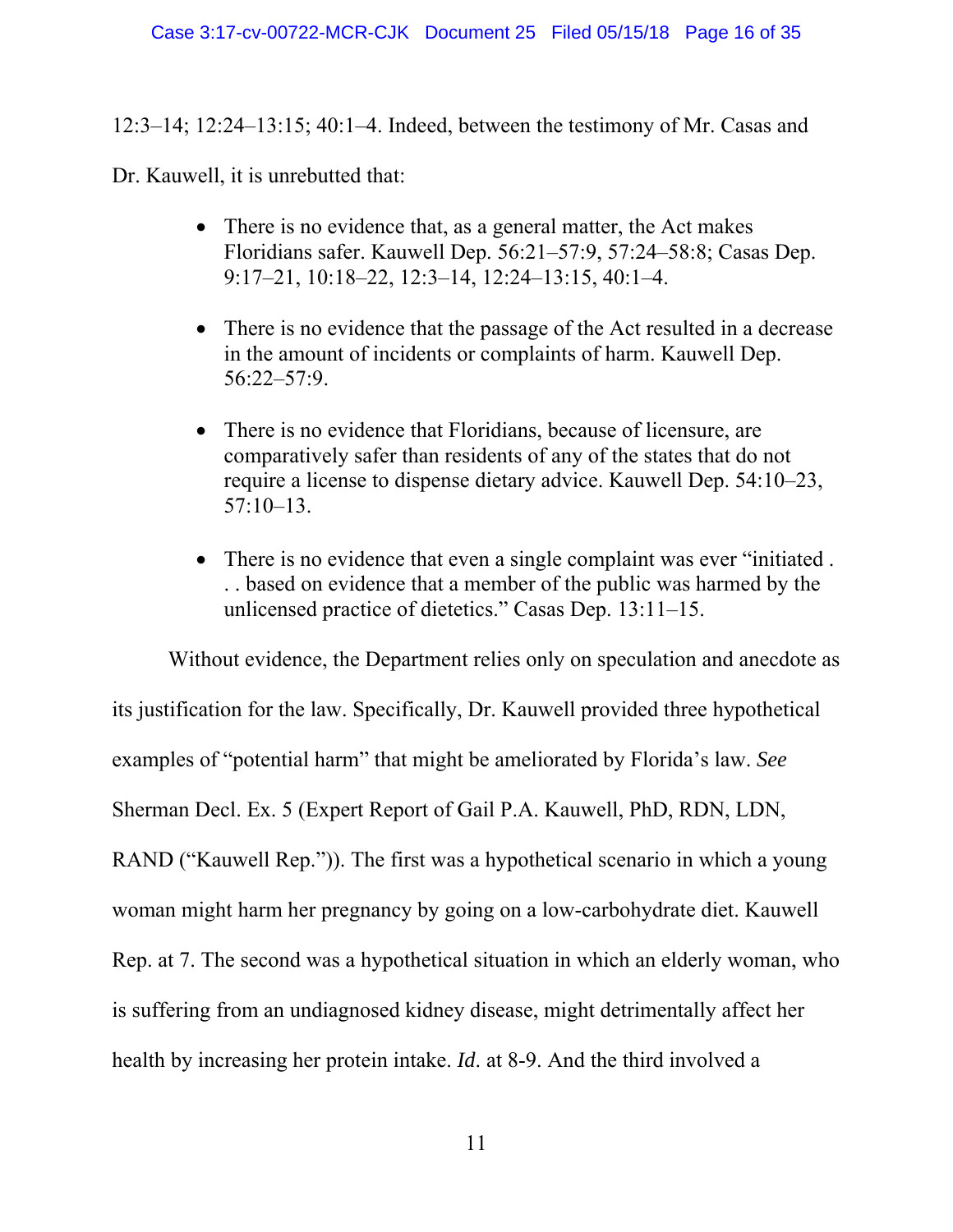hypothetical scenario in which a man might risk liver-transplant rejection if he unknowingly consumes too much sodium. *Id*. at 9. Dr. Kauwell provided no evidence that these hypotheticals have actually happened anywhere, that the risk of these hypotheticals occurring was greater for individuals who receive advice directly from a speaker (as opposed to receiving it from a book or the Internet), or that full-blown licensure of dietary advice is a narrowly tailored way of addressing these hypothetical risks. *See* Kauwell Dep. 48:8–17; *see also id.* 54:10–22.

When Dr. Kauwell did cite instances of actual harm, she did so by reference to decades-old anecdotes that do not even remotely resemble the facts here. For example, Dr. Kauwell cites several articles from the late 1980s in which Floridians were swindled by individuals—many of whom were either doctors or claimed to be doctors—who were selling large amounts of nutritional supplements. Kauwell Rep. 5–7, Exs. 2.A–2.E. The Department admitted that it has no evidence that the Act would have prevented these occurrences, *see* Kauwell Dep. 56:22–57:9, and many were seemingly already illegal when they occurred. *See* Casas Dep. 51:9– 52:11. Moreover, Florida law actually exempts sellers of nutritional supplements from the dietetics licensure regime. Fla. Stat.  $\S$ § 468.505(g)–(h).

Finally, Dr. Kauwell's report relied heavily on a March 1988 episode of the Oprah Winfrey Show entitled "Unorthodox Medical Treatments," as evidence for why licensure is supposedly necessary. Kauwell Rep. Exs. 2.F & 2.G. The episode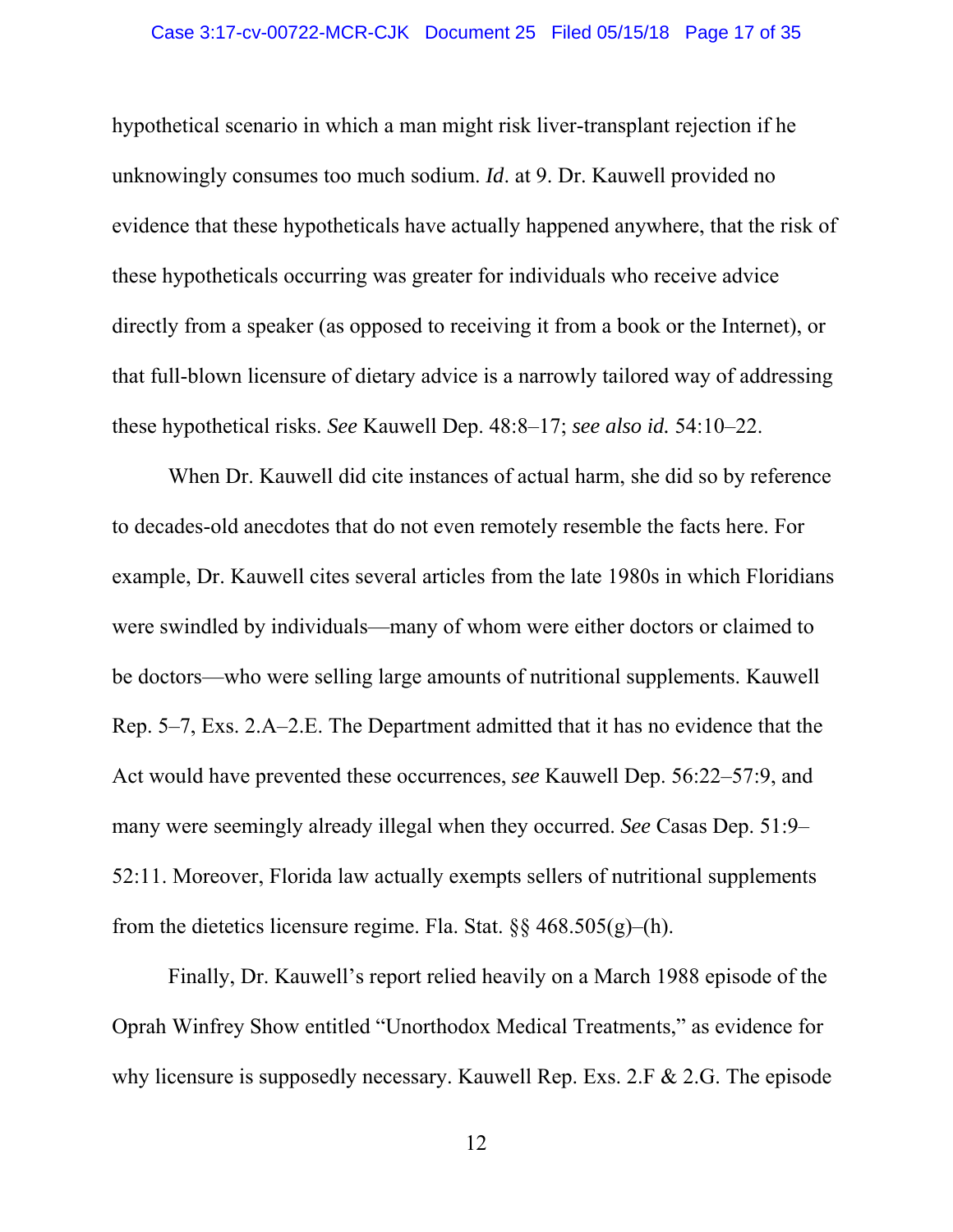discussed such topics as a cult of dentists who instructed a woman to store her husband's corpse in her basement for eight years because "there was one dentist who claim[ed] he can heal," a medical doctor who duped a family into believing he could cure leukemia with high doses of German Vitamin A, and a woman who nearly perished at a "health farm" after taking a phony doctor's advice to fast for 47 days. *Id*.<sup>5</sup> According to Dr. Kauwell, although each of these instances "did not occur in Florida, they could have." *Id*. Ex. 2.F. But Heather has never—and would never—instruct any of her clients to do any of these things. *See* Del Castillo Dep. 78:8–10 ("I want to do what I was able to do in California, which is talk to willing individuals about food for pay.")

## **SUMMARY JUDGMENT STANDARD**

Summary judgment is appropriate if there are no disputed issues of material fact and the moving party is entitled to judgment as a matter of law. *Celotex Corp. v. Catrett*, 477 U.S. 317, 322 (1986); Fed. R. Civ. P. 56(c).

### **SUMMARY OF ARGUMENT**

 The central question in this case is straightforward: Is a government prohibition on advice about one of the most common topics in life—diet—a restriction on speech within the scope of the First Amendment? Under binding

 $<sup>5</sup>$  The health farm and the phony doctor who ran it were later found to have engaged in the</sup> unlicensed practice of medicine and subject to a permanent injunction. *See Bd. of Med. Quality Assurance v. Andrews*, 211 Cal. App. 3d 1346 (Cal. Ct. App. 1989).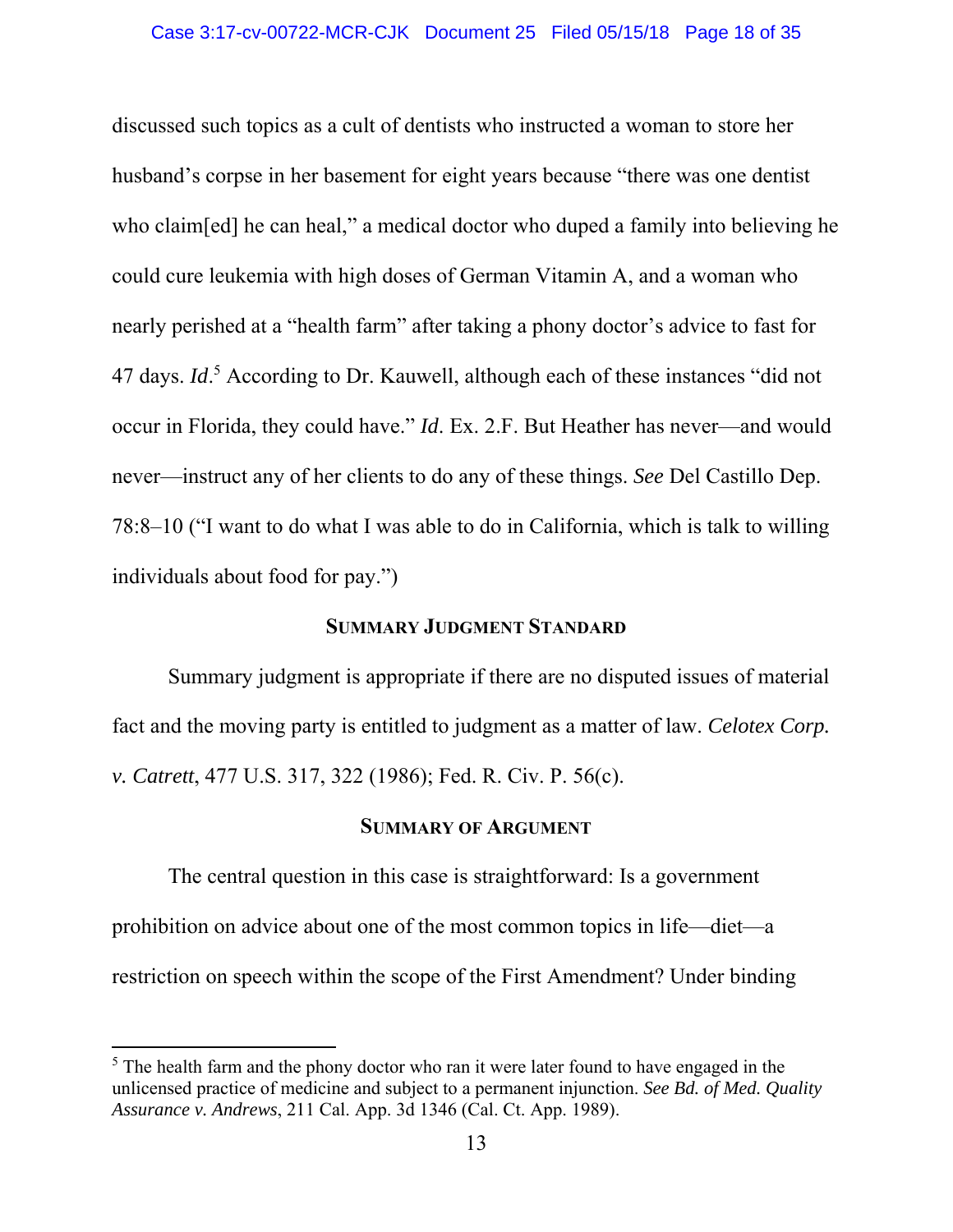Supreme Court precedent, this is not a close call. As explained in Section I, below, individualized advice is speech entitled to First Amendment protection. As explained in Section II, this speech does not fall within any recognized exception to the First Amendment, and, indeed, this Circuit has expressly rejected the notion that "professional" speech falls outside the scope of the First Amendment. For these reasons, and as explained in Section III, Florida's regulation of speech about diet should be subject to the strict scrutiny that applies to all content-based regulations of speech. Florida's law cannot survive that scrutiny, and Plaintiff's motion for summary judgment should therefore be granted.

#### **ARGUMENT**

## **I. Heather Del Castillo's Advice About Diet Is Speech, Not Conduct.**

The threshold question in this case is whether a restriction on providing advice about diet and nutrition is a restriction on free speech subject to heightened scrutiny or simply a restriction on medical treatment subject to rational-basis review. Under binding precedent from the U.S. Supreme Court, the answer to that question is clear: When a restriction on a speaker's activities hinges entirely on whether that speaker engages in speech of a particular content, that is a restriction on speech subject to First Amendment scrutiny.

The controlling case is *Holder v. Humanitarian Law Project*, 561 U.S. 1 (2010), the U.S. Supreme Court's most recent and most authoritative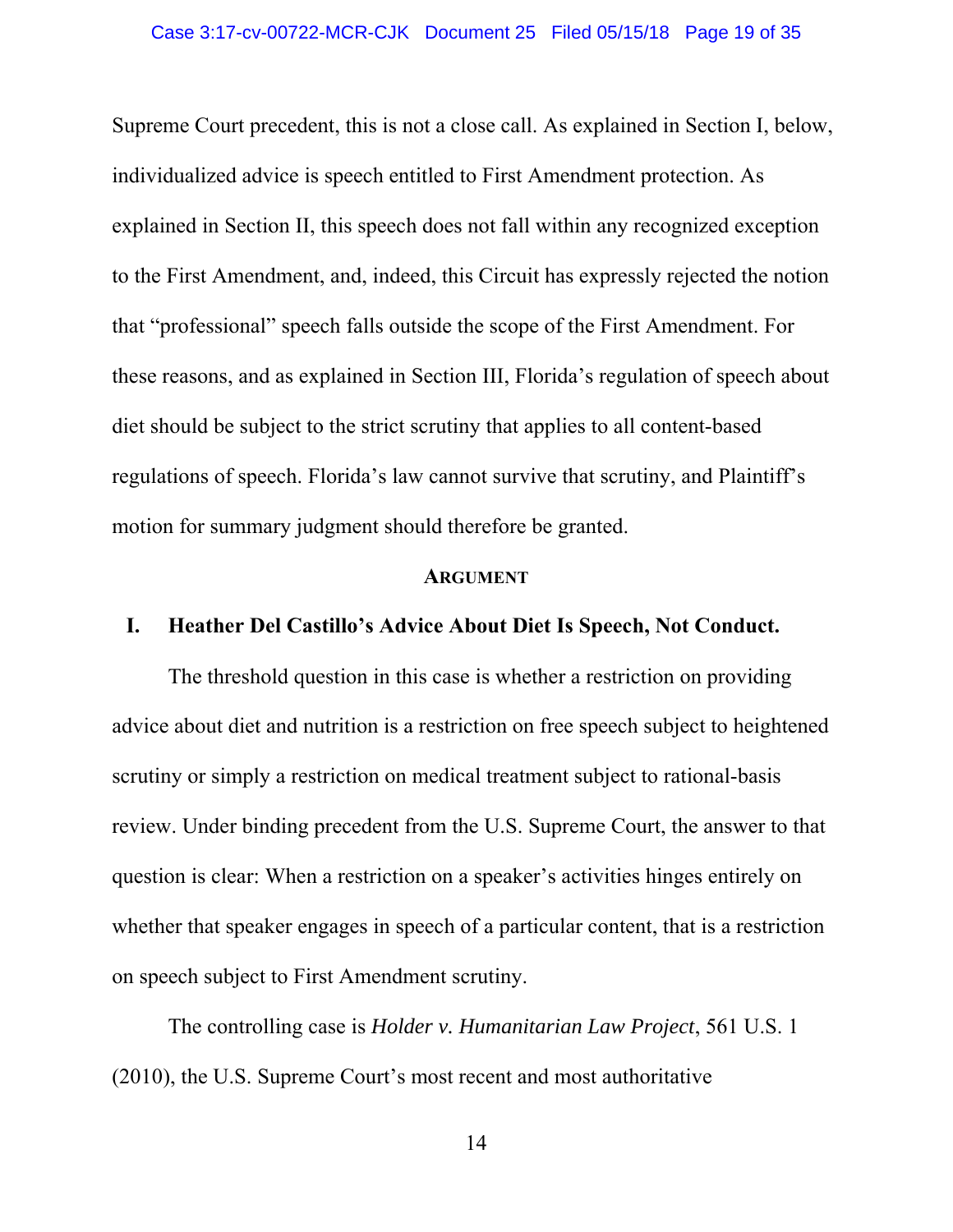pronouncement on the distinction between speech and conduct and the standards of review that apply to restrictions on both. In that case, the Supreme Court considered the constitutionality of a federal law that prohibited anyone from providing "material support" to designated foreign terrorists in the form of (among other things) "training" or "expert advice or assistance." *Id*. at 8-9, 130 S. Ct. at 2712-13. The plaintiffs included "two U.S. citizens and six domestic organizations" that wished to provide "train[ing] [to] members of [the Kurdistan Workers' Party (PKK)] on how to use humanitarian and international law to peacefully resolve disputes" and to "teach[] PKK members how to petition various representative bodies such as the United Nations for relief." *Id.* at 10, 14-15, 130 S. Ct. at 2713, 2716. They wanted, in other words, to give "material support" solely by communicating individualized advice. *See id.*

The parties in *Humanitarian Law Project* disagreed—as Plaintiff anticipates the parties here will disagree—on whether the law at issue regulated speech or conduct. The plaintiffs argued that, as applied to their activities, the materialsupport prohibition was a restriction on "pure political speech" subject to strict scrutiny. *Id.* at 25, 130 S. Ct. at 2722. The government, by contrast, argued that "material support," even when it took the form of speech, was a form of conduct,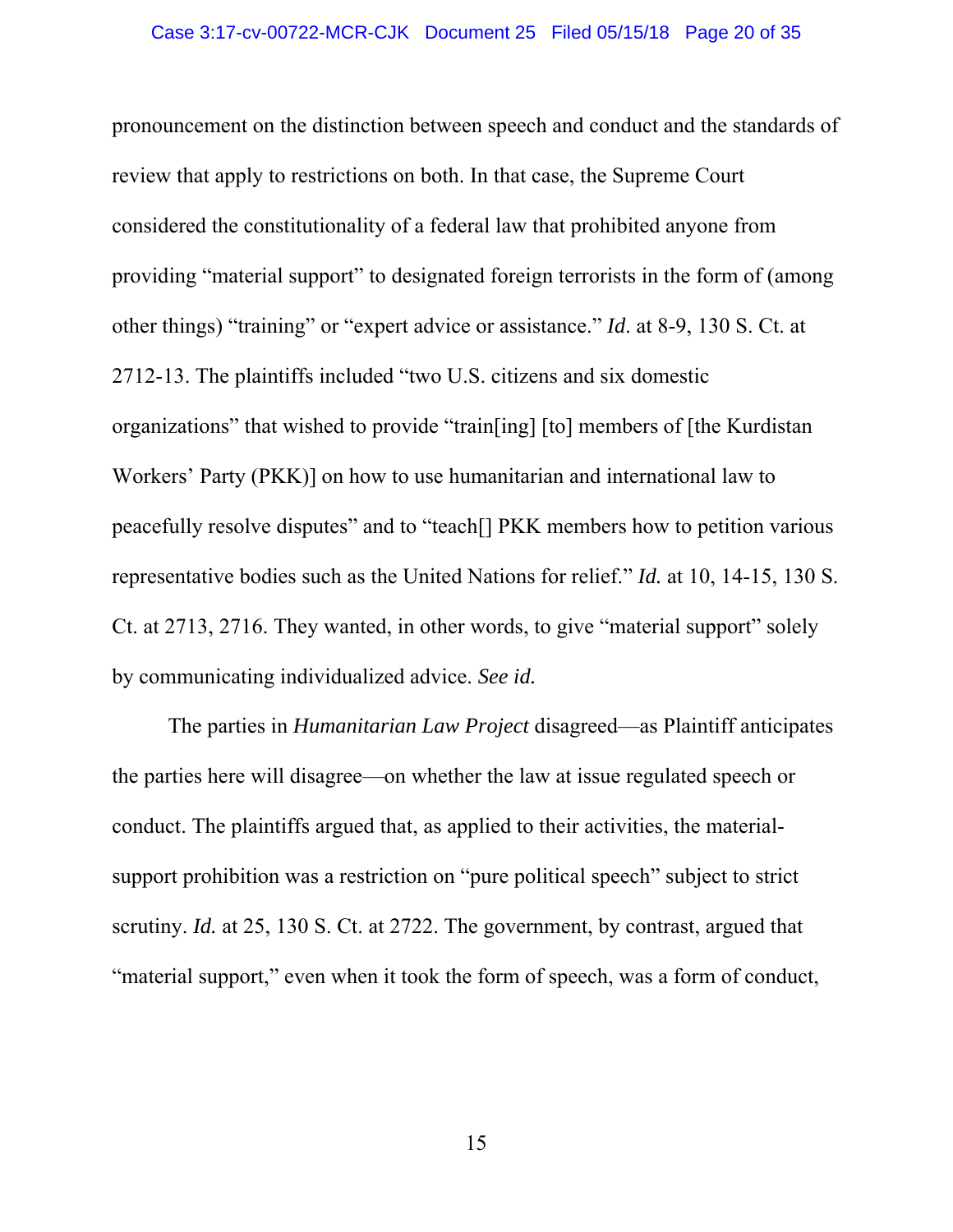and that restrictions on that conduct were subject to only intermediate scrutiny. *Id.* at 25-26, 130 S. Ct. at 2723.6

The Supreme Court ultimately rejected both side's characterizations of the speech before it but still held that the law operated as a content-based restriction on speech subject to strict scrutiny. *See id.* at 28, 130 S. Ct. at 2724. This holding is notable for two reasons. First, although the Court categorically rejected the idea that the government had banned the plaintiffs' "pure political speech," it still held that strict scrutiny was the applicable standard of review. *See id.* at 25, 28, 130 S. Ct. at 2723-24. 7 Simply put, it was irrelevant that the plaintiffs' speech was not "pure political speech" because all content-based restrictions on speech are subject to strict scrutiny. *See id.*; *accord Reed v. Town of Gilbert*, 135 S. Ct. 2218 (2015). Second, the Court's opinion lays out a clear test for distinguishing speech from conduct. Above all, this test does not turn on some metaphysical distinction between "speech" and "conduct." Instead, the test looks at whether the applicability of a law turns on what a speaker wishes to say:

<sup>6</sup> Notably, even the government in *Humanitarian Law Project* did not argue that this fact eliminated *all* First Amendment scrutiny. *See* 561 U.S. at 26-27, 130 S. Ct. at 2723. Instead, the government argued only that the material-support statute was subject to intermediate scrutiny under *United States v*. *O'Brien,* 391 U.S. 367, 376–77 (1968). *See id.*

 $<sup>7</sup>$  Although the Court did not use the phrase "strict scrutiny" to describe the standard of review it</sup> applied in *Humanitarian Law Project—*referring to it merely as a "more demanding" standard than intermediate scrutiny, 561 U.S. at 28, 130 S. Ct. at 2724—the Court has subsequently clarified that the standard it applied in *Humanitarian Law Project* was strict scrutiny. *See McCullen v. Coakley*, 134 S. Ct. 2518, 2530 (2014).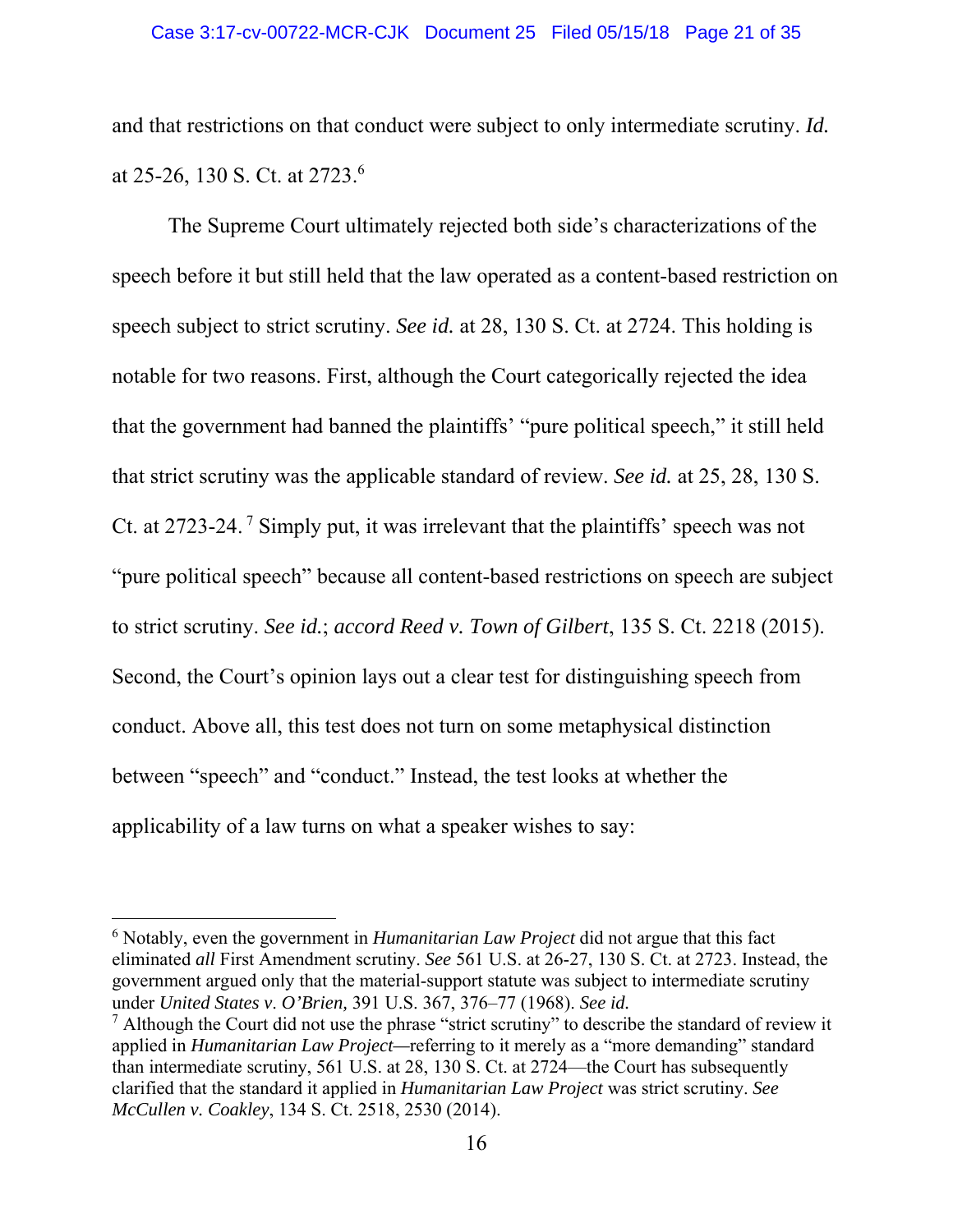[The material-support prohibition] regulates speech on the basis of its content. Plaintiffs want to speak to [designated terrorist organizations], and whether they may do so under [the law] depends on what they say. If plaintiffs' speech to those groups imparts a "specific skill" or communicates advice derived from "specialized knowledge"—for example, training on the use of international law or advice on petitioning the United Nations—then it is barred. On the other hand, plaintiffs' speech is not barred if it imparts only general or unspecialized knowledge.

*Humanitarian Law Project*, 561 U.S. at 27, 130 S. Ct. at 2723-24 (citations omitted).

The Court also rejected the notion that the material-support prohibition could escape strict scrutiny because it "*generally* function[ed] as a regulation of conduct." *Id.* at 27-28, 130 S. Ct. at 2724 (emphasis in original). As the Court observed, even when a law "may be described as directed at conduct," strict scrutiny is still appropriate when, "as applied to plaintiffs the conduct triggering coverage under the statute consists of communicating a message." *Id.* at 28, 130 S. Ct. at 2724.

This analysis is directly applicable to the claims here. Heather Del Castillo wants to talk to her customers, and "whether [she] may do so . . . depends on what [she] say[s]." *Id.* at 27, 130 S. Ct. at 2723-24. If Ms. Del Castillo wants to render advice about how to burn calories through vigorous exercise, that advice is perfectly legal. But if Ms. Del Castillo wants to render advice about how to lose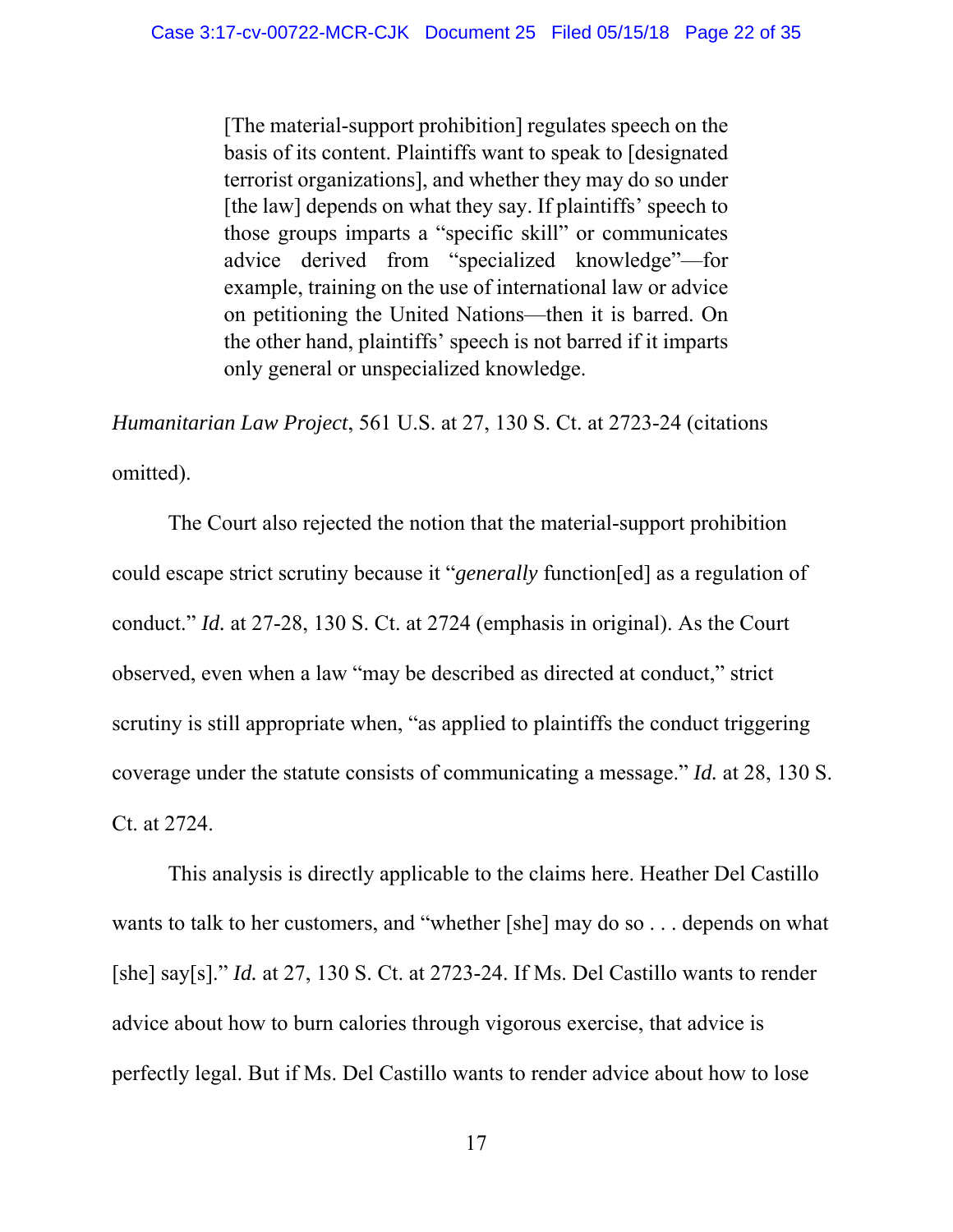#### Case 3:17-cv-00722-MCR-CJK Document 25 Filed 05/15/18 Page 23 of 35

weight by cutting out carbohydrates, she is forbidden from doing so unless she first obtains a license from the state. Under the rule of *Humanitarian Law Project*, Florida's law is triggered by speech and is therefore a content-based restriction on speech subject to strict scrutiny*.*

The conclusion that Florida's law is content-based is further bolstered by the fact that the government's sole interest in regulating Ms. Del Castillo's speech is concern about the communicative impact of that speech. Florida does not complain that Ms. Del Castillo's speech is too loud or too distracting or that it is occurring in an inappropriate place. Rather, the Department is afraid that a listener might be *persuaded* by her advice and *choose* to eat something that the Department would consider inappropriate for that person. To ensure that listeners do not act on Ms. Del Castillo's advice, they have prohibited her from providing it. This concern for the communicative impact of Ms. Del Castillo's speech is the essence of a contentbased restriction on speech. *See Reed v. Town of Gilbert*, 135 S. Ct. 2218, 2226 (2015) (defining content-based laws as "those that target speech based on its communicative content," and noting that such laws are "presumptively unconstitutional and may be justified only if the government proves that they are narrowly tailored to serve compelling state interests").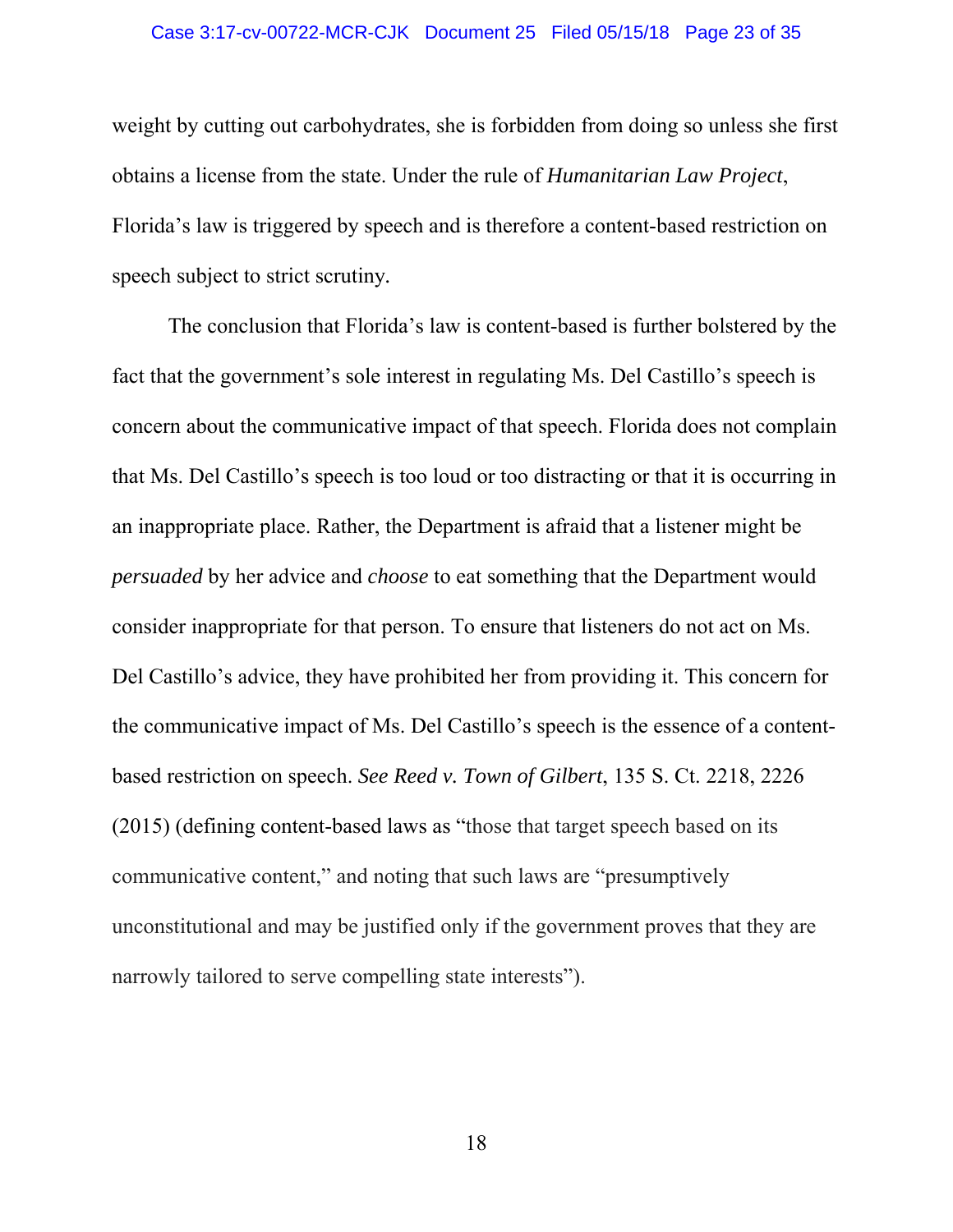## **II. Ms. Del Castillo's Advice About Diet Is Fully Protected Speech.**

Having established that advice about diet is speech, not conduct, and that Florida's regulation of that speech is based on its content, the next question is whether Florida's law should be treated like any other content-based regulation of speech—i.e., subject to strict scrutiny—or whether some special rule applies that would relieve the government of its obligations under strict scrutiny.

No special rule applies here. Discussions among laypeople about what to eat are surely as old as speech itself. Common experience tells us that Americans constantly discuss what is best to eat, give each other advice and emotional support when dieting, and help each other apply the latest dietary tips and knowledge. Vigorous debate and the freewheeling exchange of dietary advice among laypeople have been with us since the founding generation.<sup>8</sup>

Because advice about diet has been a ubiquitous part of American discussion since the founding, there can be no argument that such advice constitutes an unprotected category of speech. As the Supreme Court has recently explained, although there are a handful of categorical exceptions to the First Amendment such as obscenity or incitement—the only acceptable method for determining that

<sup>&</sup>lt;sup>8</sup> Benjamin Franklin, for example, recounts in his autobiography how he encouraged a friend to adopt a vegetarian diet. When his friend objected that he doubted his "constitution [could] bear that," Franklin "assur'd him it would, and that he would be the better for it." Benjamin Franklin, *The Autobiography of Benjamin Franklin* 31 (1793) (P.F. Collier & Sons 1909). His friend "agreed to try the practice, if [Franklin] would keep him company. [Franklin] did so, and [they] held it for three months." *Id.*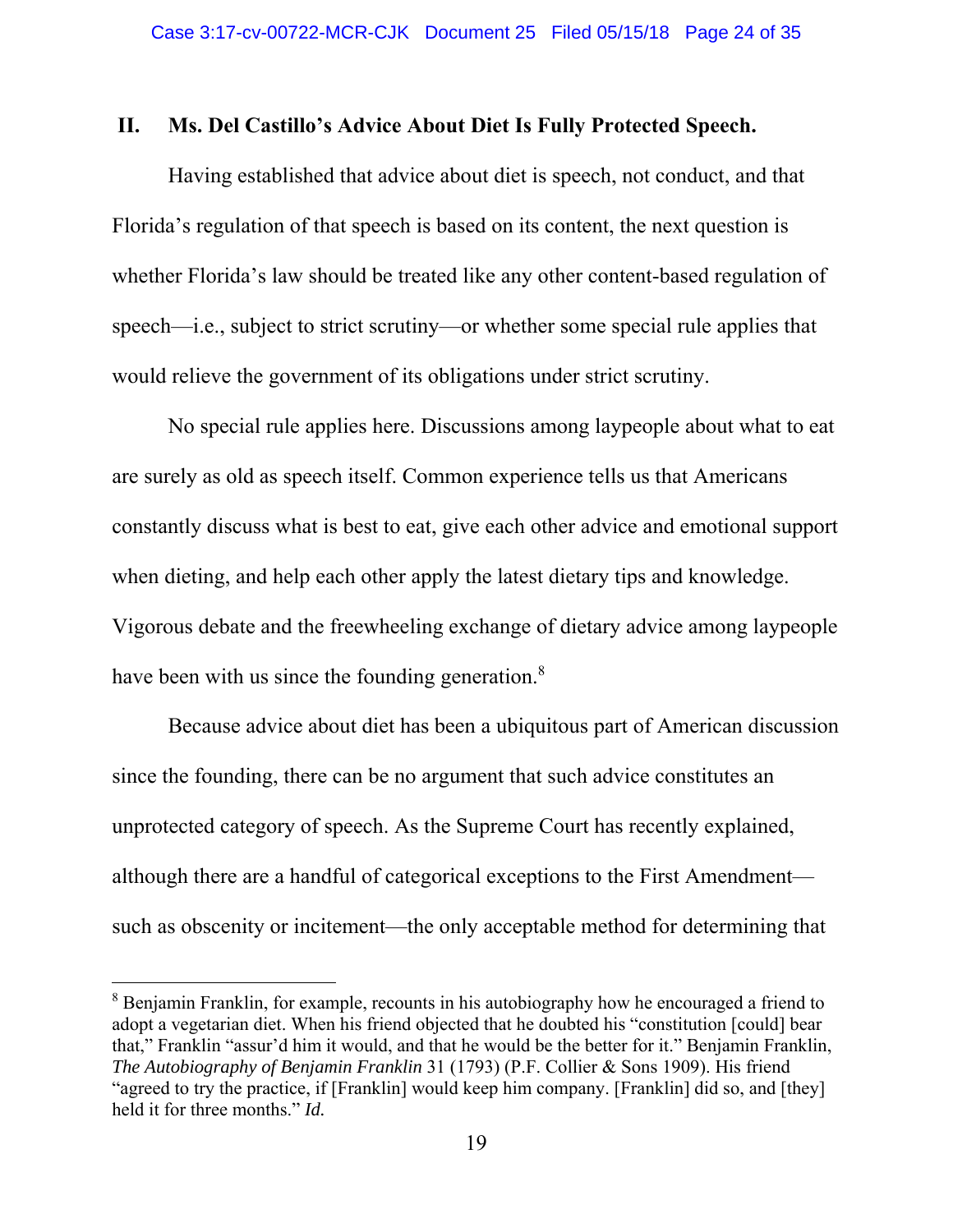a given category of speech falls outside the protection of the First Amendment is to examine whether that category has been "historically unprotected." *United States v. Stevens*, 559 U.S. 460 (2010). <sup>9</sup> Here, there is no evidence the speech about diet has historically been considered unprotected. And this should come as no surprise, since no state in the country regulated speech about diet until the 1980s, and many states still allow anyone to render dietary advice to whomever they wish.

 Plaintiff expects that Defendant will argue that this case is not controlled by *Humanitarian Law Project*, but instead by *Locke v. Shore*, 634 F.3d 1185 (11th Cir. 2011), in which a three-judge panel of the Eleventh Circuit—without discussion of *Holder*—upheld Florida's licensure of interior designers against a First Amendment challenge. In so holding, the panel adopted an argument advanced by Justice Byron White in a concurrence in *Lowe v. SEC*, 472. U.S. 181, 232 (1985) (White, J., concurring), that there was a constitutionally significant distinction between regulating speech to the public at large and regulating direct, personalized speech with clients. *Locke*, 643 F.3d at 1191. The latter, Justice White argued, was a regulation of professional conduct that placed only an incidental burden on speech, and was therefore subject to only rational basis

<sup>9</sup> *See also United States v. Alvarez*, 638 F.3d 666, 671 (9th Cir. 2011) (Smith, J., concurring in denial of rehearing en banc) ("To the extent the Court has articulated a test for determining whether a certain type of speech belongs on that list, the test is whether '[f]rom 1791 to the present,' that speech has been 'historically unprotected.'" (quoting *Stevens*, 130 S. Ct. at 1584– 86)).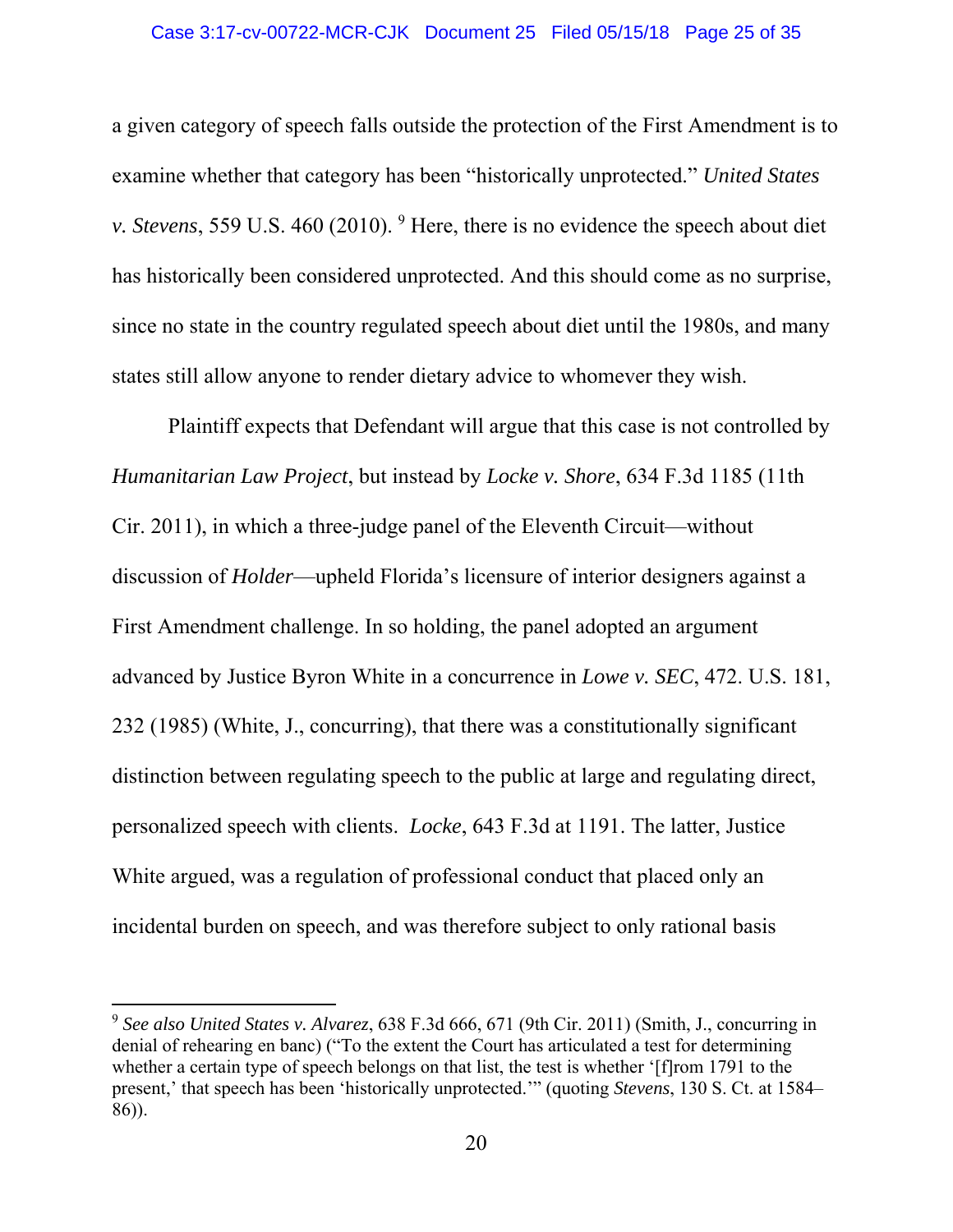#### Case 3:17-cv-00722-MCR-CJK Document 25 Filed 05/15/18 Page 26 of 35

review. But whatever vitality the panel's decision had when it was handed down has been fatally undermined by the U.S. Supreme Court's recent decision in *Reed*, 135 S. Ct. 2218, and the Eleventh Circuit's *en banc* decision in *Wollschlaeger v. Governor of Florida*, 848 F.3d 1293 (11th Cir. 2017) (*en banc*).

 To the extent the panel in *Locke* found the Supreme Court's decision in *Holder* unclear on whether individualized advice was speech or conduct, *Reed* removes any doubt. *Reed* confirms that laws that "defin[e] regulated speech by particular subject matter" are "obvious[ly]" content-based and subject to strict scrutiny. *Reed*, 135 S. Ct. at 2227. *Locke*'s holding—that a law that singled out advice about interior design for licensure triggered no First Amendment scrutiny whatsoever—cannot be squared with *Reed*.

 The Eleventh Circuit's *en banc* decision in *Wollschlaeger* also supports this conclusion. That case involved a constitutional challenge to a Florida law that prohibited physicians from routinely asking patients questions about gun ownership. Florida defended that law by arguing that "the First Amendment [was] not implicated because any effect on speech [was] merely incidental to the regulation of professional conduct." *Wollschlaeger*, 848 F.3d at 1308. But the *en banc* court rejected that argument as "unprincipled and susceptible to manipulation." *Id.* Although the court did not expressly overrule *Locke*, it did expressly reject its central holding. *Id.* at 1310-11 ("In sum, we do not think it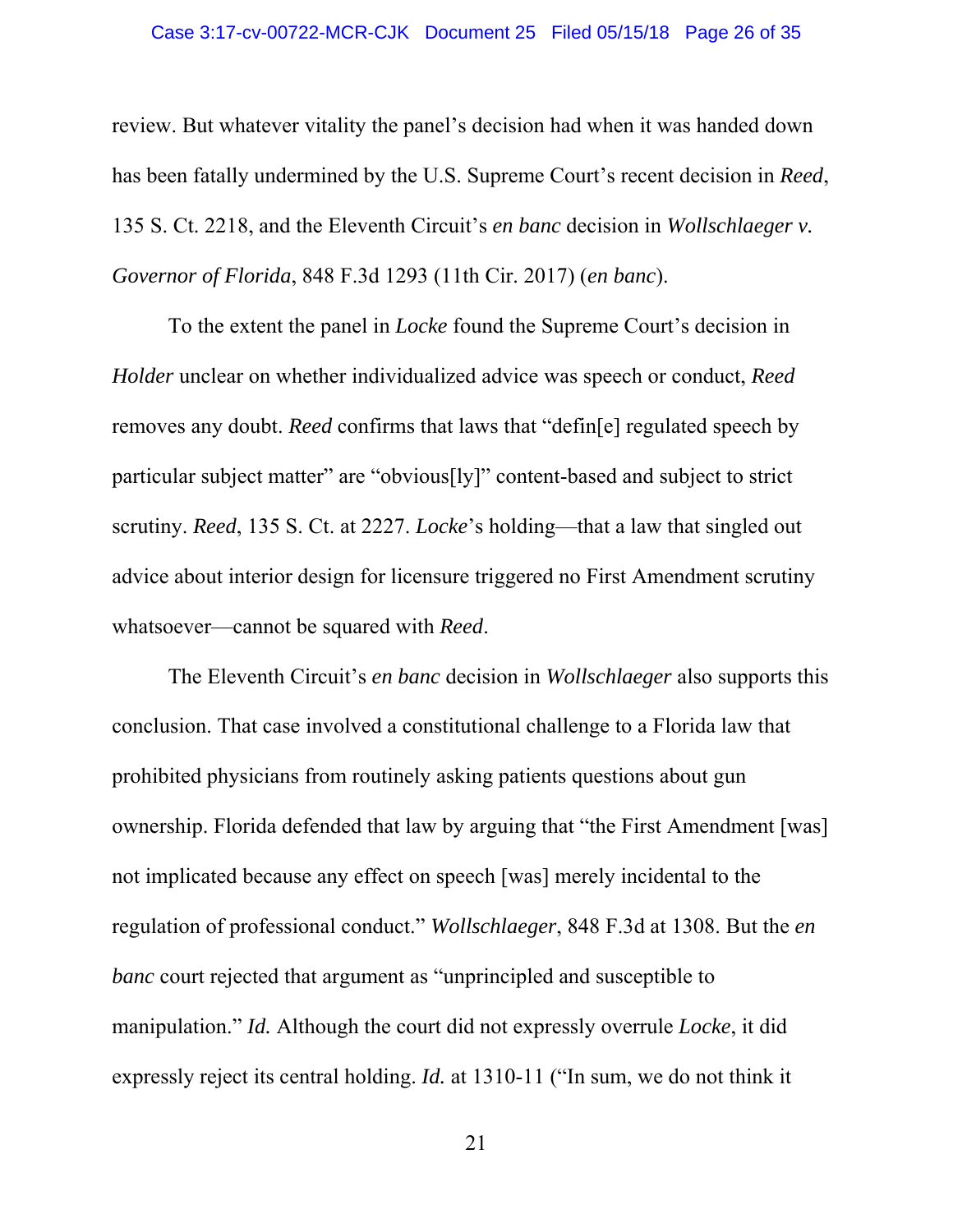#### Case 3:17-cv-00722-MCR-CJK Document 25 Filed 05/15/18 Page 27 of 35

appropriate to subject content-based restrictions on speech by those engaged in a certain profession to mere rational basis review."). The *en banc* court also compared the panel decision in *Locke* to the Ninth Circuit's decision in *Pickup v. Brown*, 740 F.3d 1208 (9th Cir. 2013)—which also adopted Justice White's *Lowe* concurrence—and then stated that there are "serious doubts about whether *Pickup* was correctly decided." *Wollschlaeger*, 848 F.3d at 1309. Finally, in conflict with *Locke*, the *en banc* court reviewed the challenged law under the First Amendment, concluding that it could not survive even intermediate scrutiny. *Id.* at 1312.

 In sum, *Locke* was wrong the day it was decided, and its incompatibility with basic First Amendment principles has only become clearer since then. Its reasoning cannot be squared with the then-recent decision in *Holder v. Humanitarian Law Project*, let alone with the Supreme Court's and this Circuit's recent decisions in *Reed* and *Wollschlaeger*.

Finally, even if *Locke* remained good law, it is distinguishable because it involved a facial, rather than an as-applied challenge. As Florida's statutes make clear, interior design encompasses several activities, some of which—such as the administration of design contract, Fla. Stat. § 481.203(8), and satisfying the requirements for the issuance of a building permit, *id.* § 481.2131(1)—are not purely speech. Here, by contrast, it is undisputed that the only activity that subjected Heather to punishment was her provision of advice on diet, and that is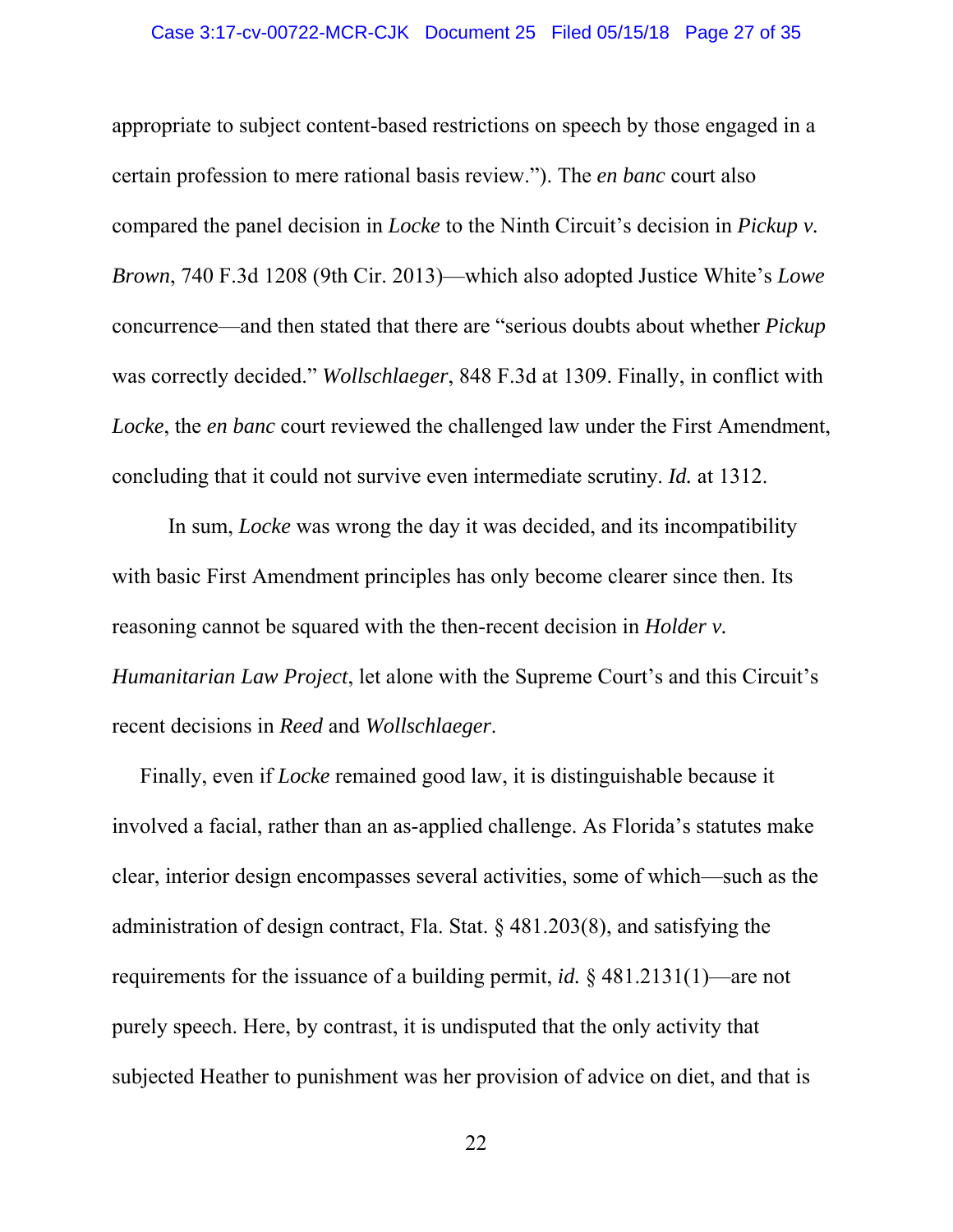the only activity for which she seeks constitutional protection. Thus, this Court should review the burdens Florida has imposed on Plaintiff's speech the same way it would review any other content-based restriction on speech, subjecting them to strict scrutiny, which they cannot survive.

## **III. Florida's Dietetics Practice Act Cannot Survive First Amendment Scrutiny.**

Because Ms. Del Castillo's speech is fully protected, the only remaining question is whether the government can carry the high burden of justifying a law that prohibits unlicensed speakers from providing any individualized dietary advice to any person in any setting. It cannot. Content-based regulations are subject to strict scrutiny, which requires the government to prove that the burdens it imposes on speech are narrowly tailored to address a compelling government interest. The government cannot satisfy either prong of this standard.

As for the state's interest, the government has no compelling interest in regulating ordinary advice about diet rendered to adults who are free to accept or reject it. A compelling government interest addresses a core government function. In *Humanitarian Law Project*, for example, the Department of Justice asserted a compelling interest in suppressing material assistance to murderous foreign terrorists. 561 U.S. at 28, 130 S. Ct. at 2725 ("Everyone agrees that the Government's interest in combating terrorism is an urgent objective of the highest order.") There is no comparable interest here. Although the Department's expert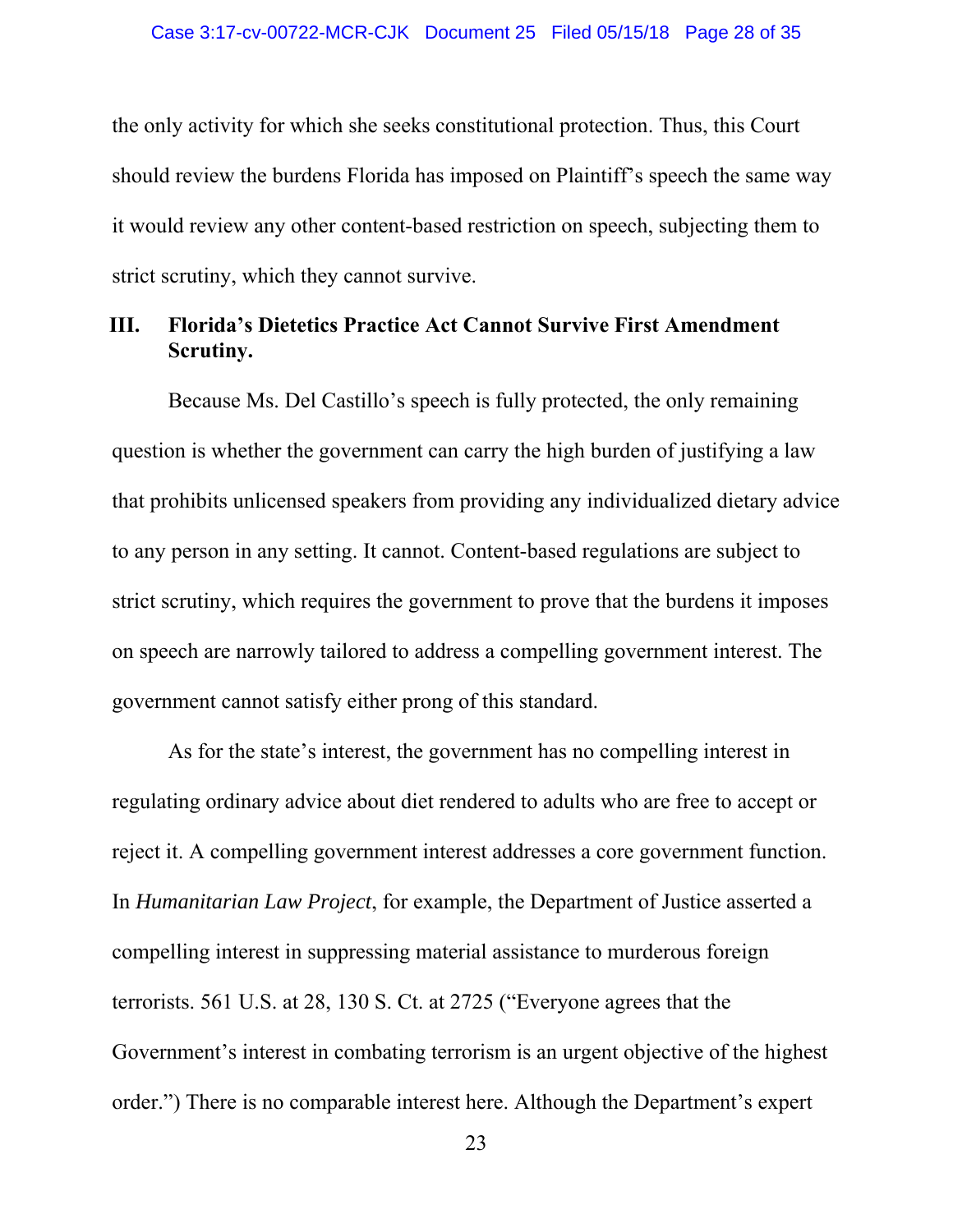assembled a handful of anecdotes about the dangers of bad dietary advice, what these anecdotes show is that there is nothing unique, or uniquely dangerous, about individualized dietary advice that would merit the burdens Florida has imposed on it. Instead, this evidence tends to show that people are as likely to receive bad dietary advice from a book or another licensed health professional as they are from a health coach like Heather. *See* Kauwell Dep. 48:8–49:12. Moreover, the fact that all the anecdotes are decades old tends to show that the dangers of bad dietary advice are minimal. *Cf. Wollschlaeger*, 848 F.3d at 1312 ("the question for us is whether, in a state with more than 18 million people as of 2010, six anecdotes (not all of which address the same concerns) are sufficient to demonstrate harms that are real, and not merely conjectural") (citation omitted).

The case law confirms the lack of any compelling government interest. There is no case supporting the proposition that the government has a compelling interest in suppressing ordinary dietary advice. Indeed, suppressing that advice usurps the right of listeners to decide for themselves which speakers are worth listening to, an outcome anathema to the First Amendment. *See Citizens United v. FEC*, 558 U.S. 310, 356 (2010) ("When Government seeks to use its full power, including the criminal law, to command where a person may get his or her information or what distrusted source he or she may not hear, it uses censorship to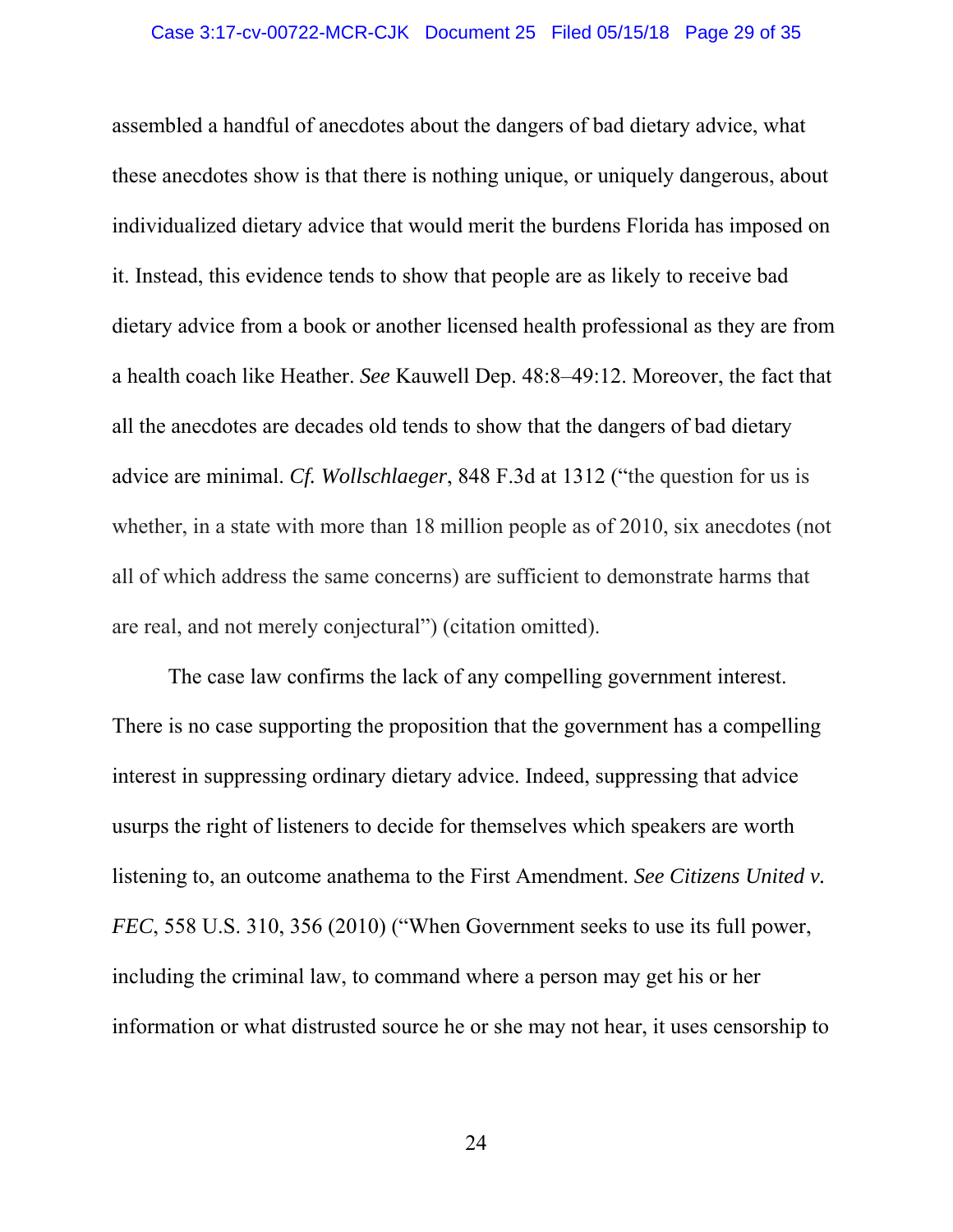control thought. This is unlawful. The First Amendment confirms the freedom to think for ourselves.").

This conclusion is confirmed not just by Supreme Court precedent, but also by history and common sense. Advice on diet is no doubt as old as language. It is ubiquitous in our society, as is the tradition of sharing this sort of advice one-onone. Such speech, which has long been wholly unregulated, cannot now be regulated for the first time without any evidence showing the compelling need to do so. *See Brown v. Entm't Merchs. Ass'n*, 131 S. Ct. 2729, 2736–38 (2011) (citing the long history of violent entertainment aimed at children as a basis for concluding that such entertainment is entitled to First Amendment protection). And, as discussed above, no such evidence exists.

In addition to lacking a compelling government interest, the Department's regulation of Ms. Del Castillo's speech also fails the narrow-tailoring prong of strict scrutiny. Specifically, the Board's censorship is fatally underinclusive because "it discriminates against some speakers but not others without a legitimate 'neutral justification' for doing so." *Nat'l Fed'n of the Blind v. FTC*, 420 F.3d 331, 345 (4th Cir. 2005) (quoting *City of Cincinnati v. Discovery Network, Inc.*, 507 U.S. 410, 429–30 (1993)); *see also City of Ladue v. Gilleo*, 512 U.S. 43, 51 (1994) ("[T]he notion that a regulation of speech may be impermissibly *underinclusive* is firmly grounded in basic First Amendment principles.").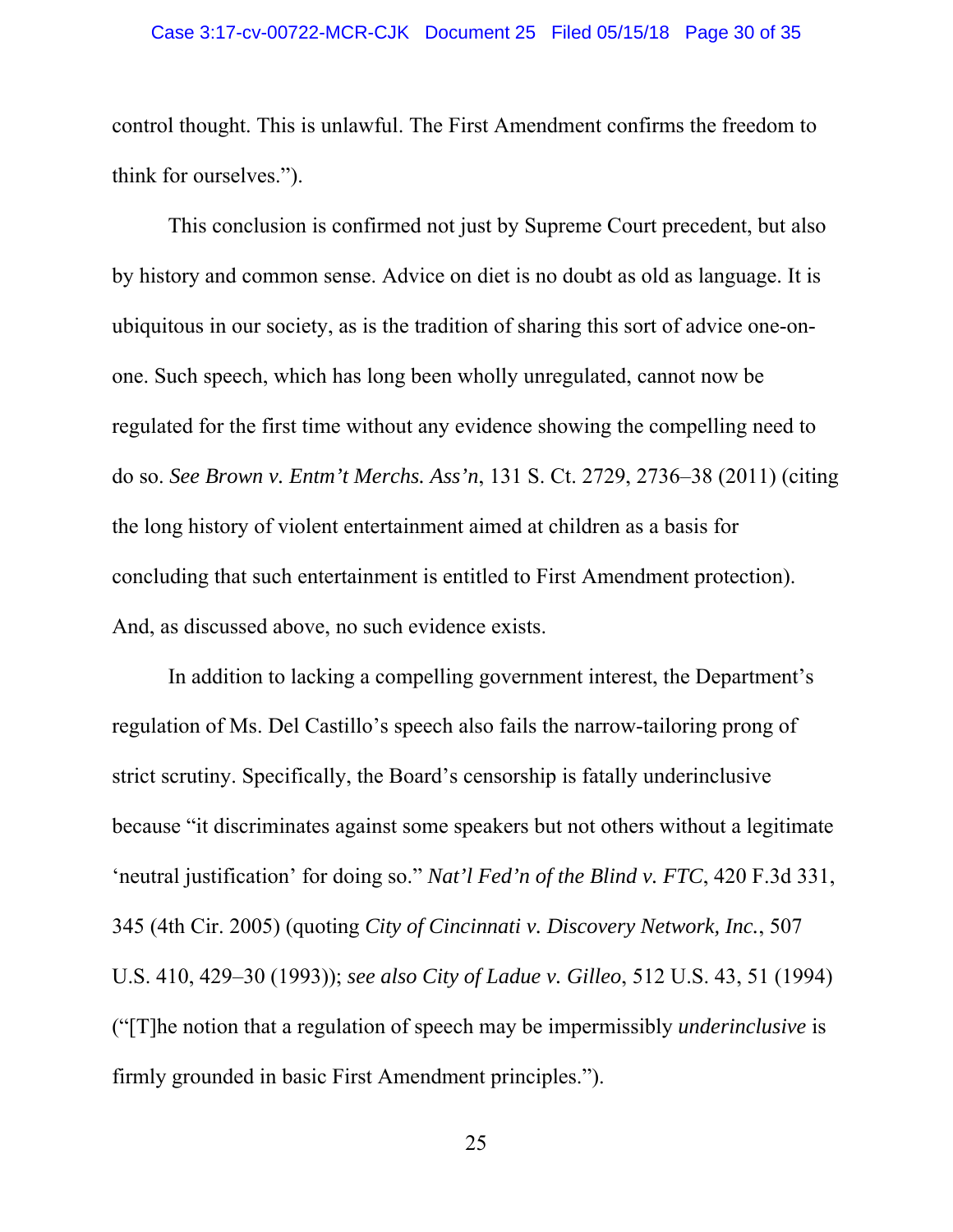Here, there is no legitimate neutral justification for the fact that Florida prohibits Plaintiff's dietary advice while leaving vast amounts of materially identical speech—in the form of newspapers, books, television shows, and Internet discussion forums—totally unregulated. Florida's newspapers and airwaves—not to mention the Internet—are filled with advice personalities answering questions on every facet of health and wellness, many of which seemingly fall within the broad scope of Florida's definition of the "practice of dietetics." Florida's dietetics laws exempt a host of other licensed health professionals, including even acupuncturists, who may not have any particular training in diet and nutrition. Fla. Stat. §  $468.505(1)(a)$ . An even though most of the examples of supposed harm cited by the Department's expert involved persons who rendered dietary while selling nutritional supplements, Florida law exempts these people as well. *Id.*  $\S$  468.505(1)(g)–(h). That the state has targeted only Plaintiff's speech, while leaving the rest of this advice totally untouched, is entirely arbitrary.

As the Supreme Court has recognized, "a law cannot be regarded as protecting an interest 'of the highest order' . . . when it leaves appreciable damage to that supposedly vital interest unprohibited." *Church of Lukumi Babalu Aye, Inc. v. City of Hialeah*, 508 U.S. 520, 547 (1993) (citation omitted). Accordingly, the Department's censorship of Plaintiff's dietary advice fails narrow tailoring.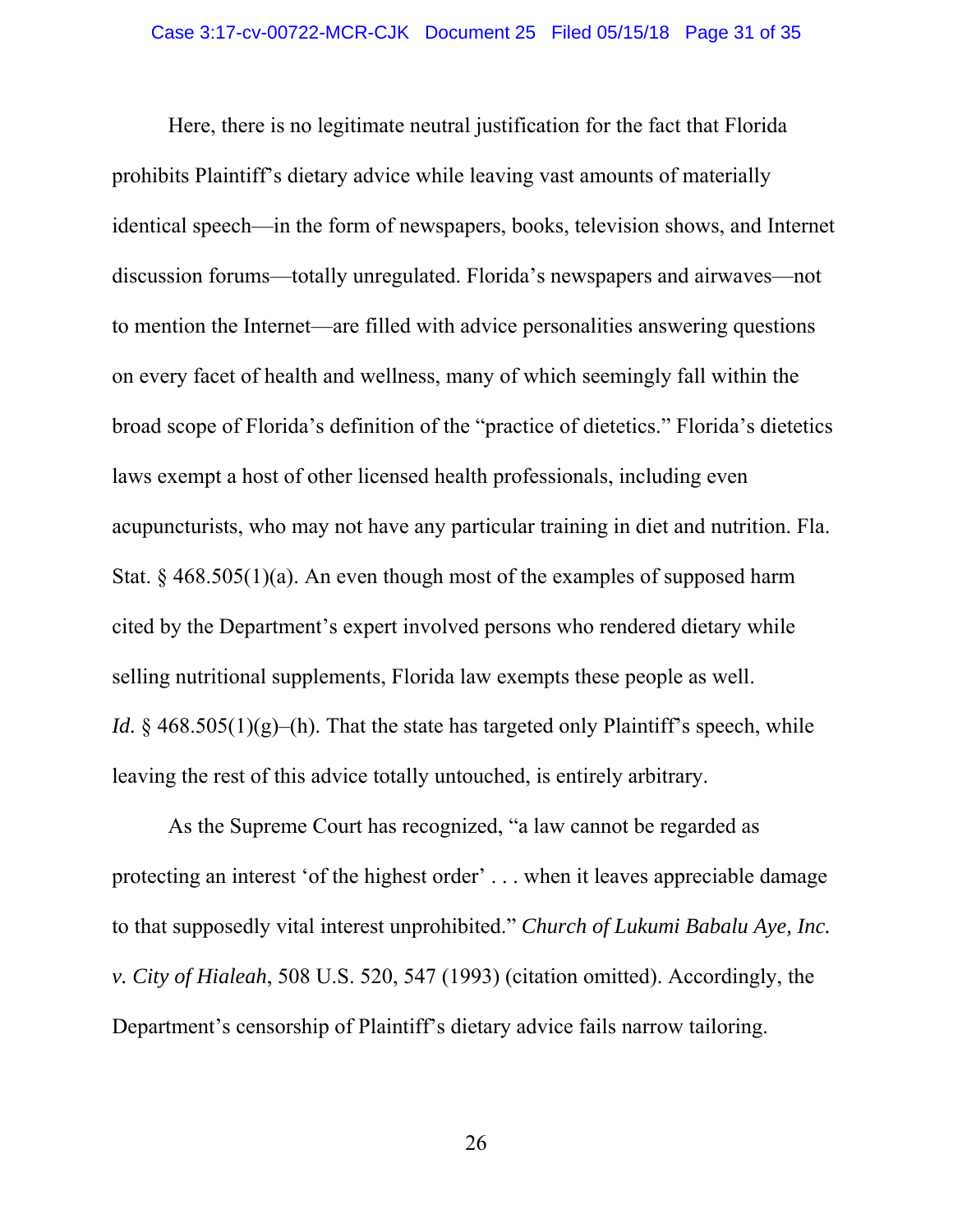Finally, even if Florida's regulation of Heather's speech were subject to intermediate scrutiny, Heather would still prevail. Intermediate scrutiny is a demanding standard. The U.S. Supreme Court made clear in *McCullen v. Coakley*  that courts applying intermediate scrutiny under the First Amendment must consider things like the evidence supporting the government's assertions and the availability of less-restrictive alternatives. 134 S. Ct. 2518, 2535–39 (2014). Here, there are obvious less-restrictive alternatives, such as regulating who may use the title "state-licensed dietitian/nutritionist" without prohibiting unlicensed people from speaking. Indeed, the Department's own expert testified to the variety of different regulatory approaches states have taken towards speech like Heathers, but was unable to identify any evidence that Florida's prohibition on unlicensed speech about diet provides any demonstrable benefits to the public. *See* Kauwell Dep. 57:24–58:8. Under intermediate scrutiny, that absence of evidence is fatal to Florida's law.

## **Conclusion**

For these reasons, this Court should grant Plaintiff's motion for summary judgment, declare Florida's dietetics practice act unconstitutional as applied to pure advice about diet, and enjoin the Florida Department of Health from enforcing the dietetics practice act against Plaintiff and others similarly situated. Dated this 15th day of May 2018.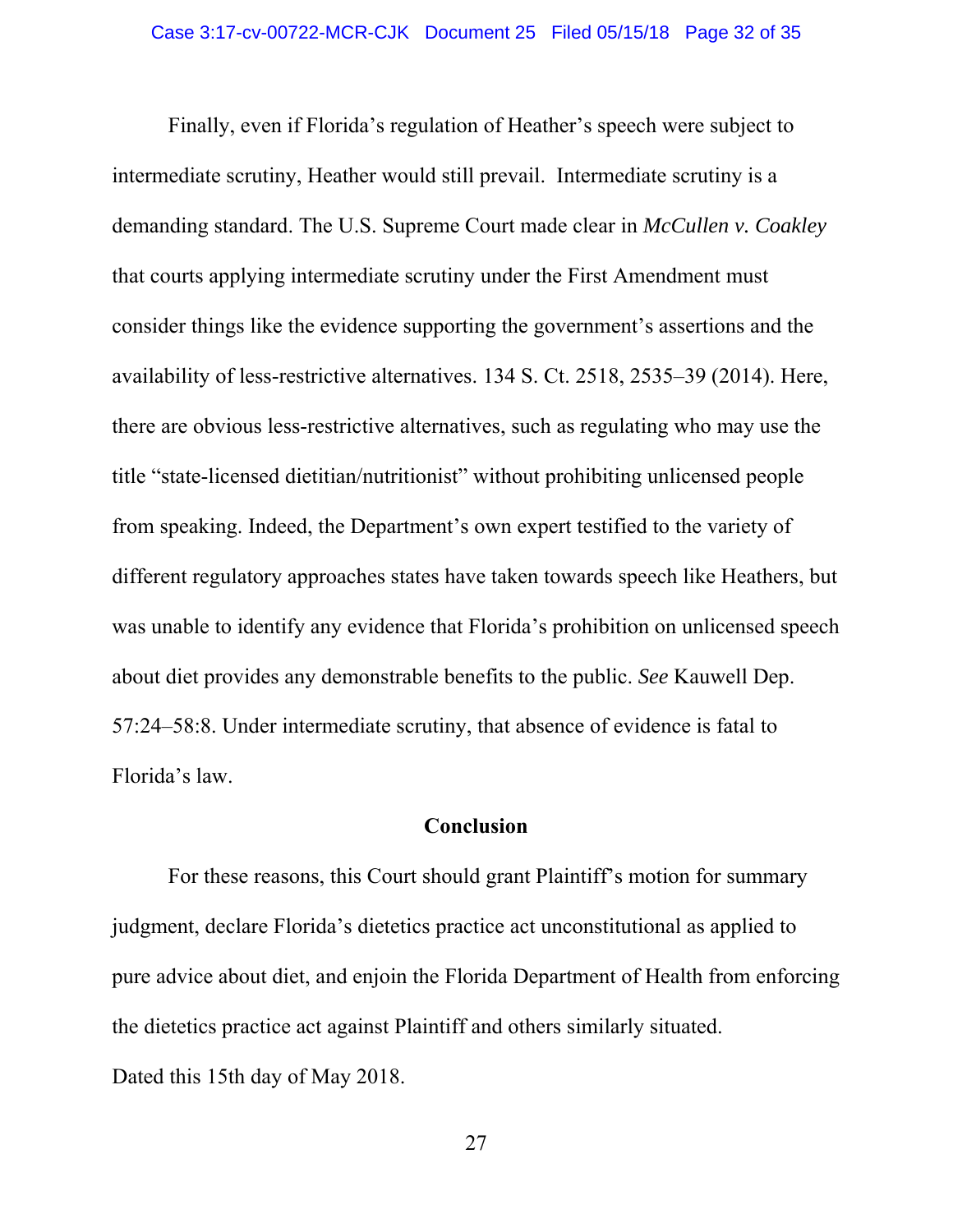Respectfully submitted,

/s/ Ari Bargil Ari Bargil INSTITUTE FOR JUSTICE 2 S. Biscayne Blvd., Suite 3180 Miami, FL 33131 Telephone: (305) 721-1600 Fax: (305) 721-1601 E-mail: abargil@ij.org

Paul M. Sherman INSTITUTE FOR JUSTICE 901 North Glebe Road, Suite 900 Arlington, VA 22203 Telephone: (703) 682-9320 Fax: (703) 682-9321 E-mail: psherman@ij.org

*Attorneys for Plaintiff*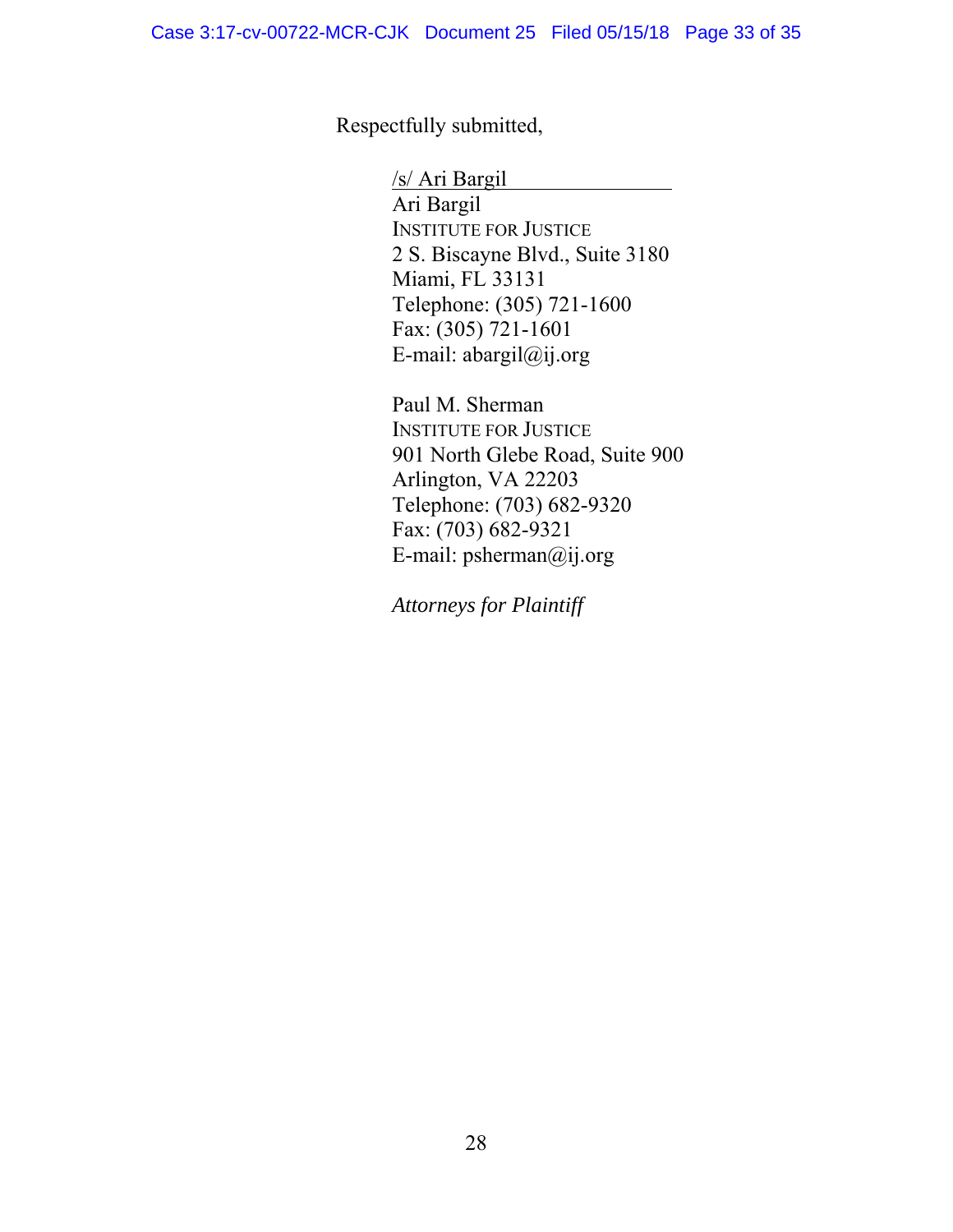# **CERTIFICATE OF COMPLIANCE**

I CERTIFY that the foregoing Motion and Memorandum of Law comply

with Local Rule 7.1(F) and 56.1(E) because, combined, they contain 6,066 words.

/s/ Ari Bargil Ari Bargil INSTITUTE FOR JUSTICE